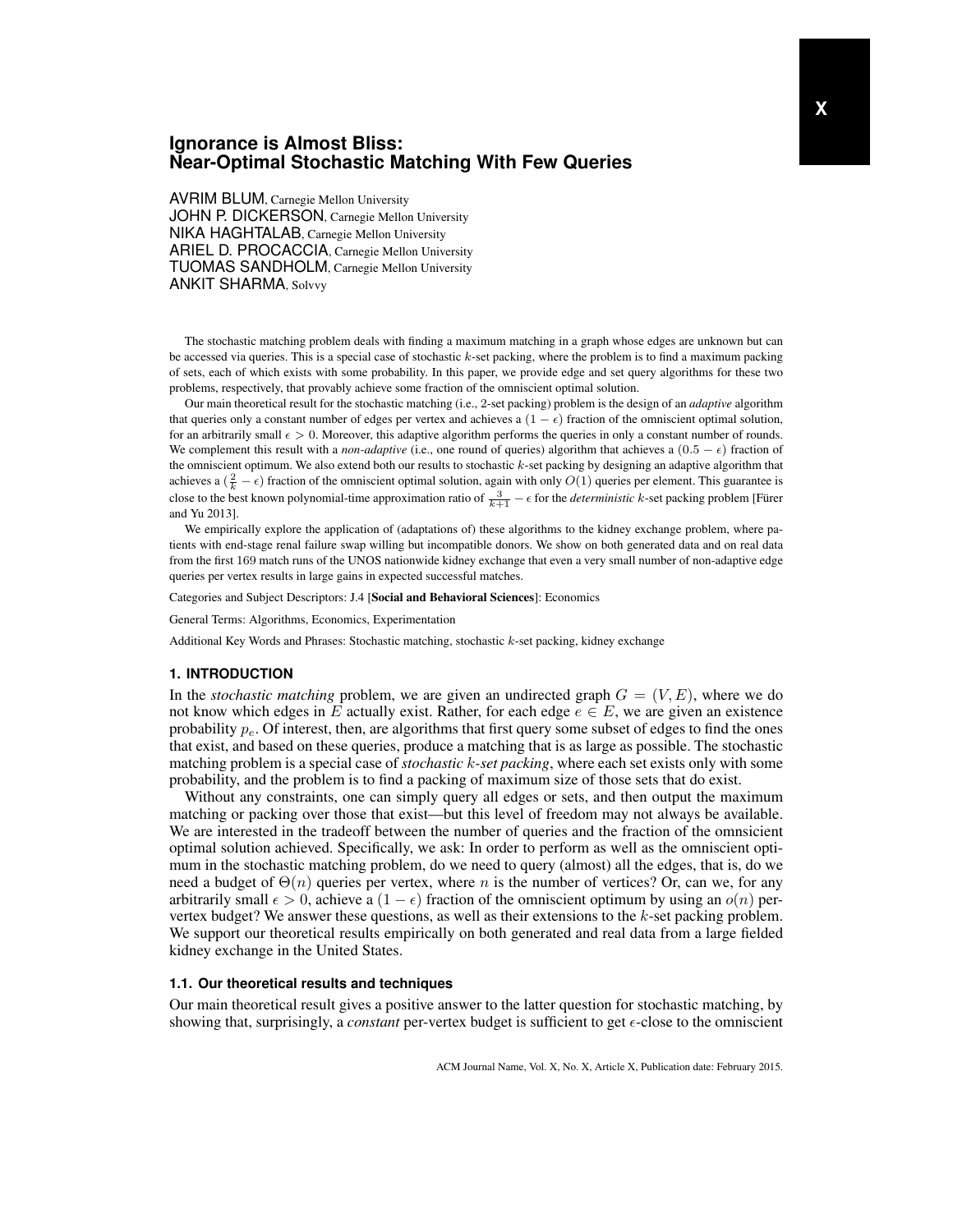optimum. Indeed, we design a polynomial-time algorithm with the following properties: for any constant  $\epsilon > 0$ , the algorithm queries at most  $O(1)$  edges incident to any particular vertex, requires  $O(1)$  $O(1)$  $O(1)$  rounds of parallel queries, and achieves a  $(1 - \epsilon)$  fraction of the omniscient optimum.<sup>1</sup>

The foregoing algorithm is *adaptive*, in the sense that its queries are conditioned on the answers to previous queries. Even though it requires only a constant number of rounds, it is natural to ask whether a non-adaptive algorithm—one that issues all its queries in one round—can also achieve a similar guarantee. We do not give a complete answer to this question, but we do present a nonadaptive algorithm that achieves a  $0.5(1 - \epsilon)$ -approximation (for arbitrarily small  $\epsilon > 0$ ) to the omniscient optimum. We extend our matching results to a more general stochastic model in Appendix [C.](#page-23-0)

We extend our results to the stochastic  $k$ -set packing problem, where we are given a collection of sets, each with cardinality at most k. Stochastic Matching is a special case of Stochastic  $k$ -set packing: each set (which corresponds to an edge) has cardinality 2, that is,  $k = 2$ . In stochastic k-set packing, each set s exists with some known probability  $p_s$ , and we need to query the sets to find whether they exist. Our objective is to output a collection of *disjoint* sets of maximum cardinality. We present adaptive and non-adaptive polynomial-time algorithms that achieve, for any constant  $\epsilon > 0$ , at least  $(\frac{2}{k} - \epsilon)$  and  $(1 - \epsilon) \frac{(2/k)^2}{2/k + 1}$  fraction, respectively, of the omniscient optimum, again using  $O(1)$  queries per element and hence  $O(n)$  overall. For the sake of comparison, the best known *polynomial-time* algorithm for optimizing k-set packing in the *standard non-stochastic setting* has an approximation ratio of  $\frac{3}{k+1} - \epsilon$  [\[Furer and Yu 2013\]](#page-17-0).

To better appreciate the challenge we face, we note that even in the stochastic matching setting, we do not have a clear idea of how large the omniscient optimum is. Indeed, there is a significant body of work on the expected cardinality of matching in *complete* random graphs (see, e.g., [Bollobás [2001,](#page-16-0) Chapter 7]), where the omniscient optimum is known to be close to  $n$ . But in our work we are dealing with *arbitrary* graphs where it can be a much smaller number. In addition, naïve algorithms fail to achieve our goal, even if they are allowed many queries. For example, querying a sublinear number of edges incident to each vertex, chosen uniformly at random, gives a vanishing fraction of the omniscient optimum—as we show in Section [3.](#page-4-0)

The primary technical ingredient in the design of our *adaptive algorithm* is that if, in any round r of the algorithm, the solution computed by round  $r$  (based on previous queries) is small compared to the omniscient optimum, then the current structure must admit a *large collection of disjoint constantsized 'augmenting' structures*. These augmenting structures are composed of sets that have not been queried so far. Of course, we do not know whether these structures we are counting on to help augment our current matching actually exist; but we do know that these augmenting structures have constant size (and so each structure exists with some constant probability) and are *disjoint* (and therefore the outcomes of the queries to the different augmenting structures are independent). Hence, by querying all these structures in parallel in round  $r$ , in expectation, we can close a constant fraction of the gap between our current solution and the omniscient optimum. By repeating this argument over a constant number of rounds, we achieve a  $(1-\epsilon)$  fraction of the omniscient optimum. In the case of stochastic matching, these augmenting structures are simply augmenting paths; in the more general case of k-set packing, we borrow the notion of augmenting structures from [Hurkens](#page-17-1) [and Schrijver](#page-17-1) [\[1989\]](#page-17-1).

#### **1.2. Our experimental results: Application to kidney exchange**

Our work is directly motivated by applications to kidney exchange, a medical approach that enables kidney transplants. Transplanted kidneys are usually harvested from deceased donors; but as of February 7, [2](#page-1-1)015, there are 101,556 people on the US national waiting list,<sup>2</sup> making the median

<span id="page-1-0"></span><sup>&</sup>lt;sup>1</sup>This guarantee holds as long as all the non-zero  $p_e$ 's are bounded away from zero by some constant. The constant can be arbitrarily small but should not depend on  $n$ .

<span id="page-1-1"></span><sup>2</sup>[http://optn.transplant.hrsa.gov.](http://optn.transplant.hrsa.gov)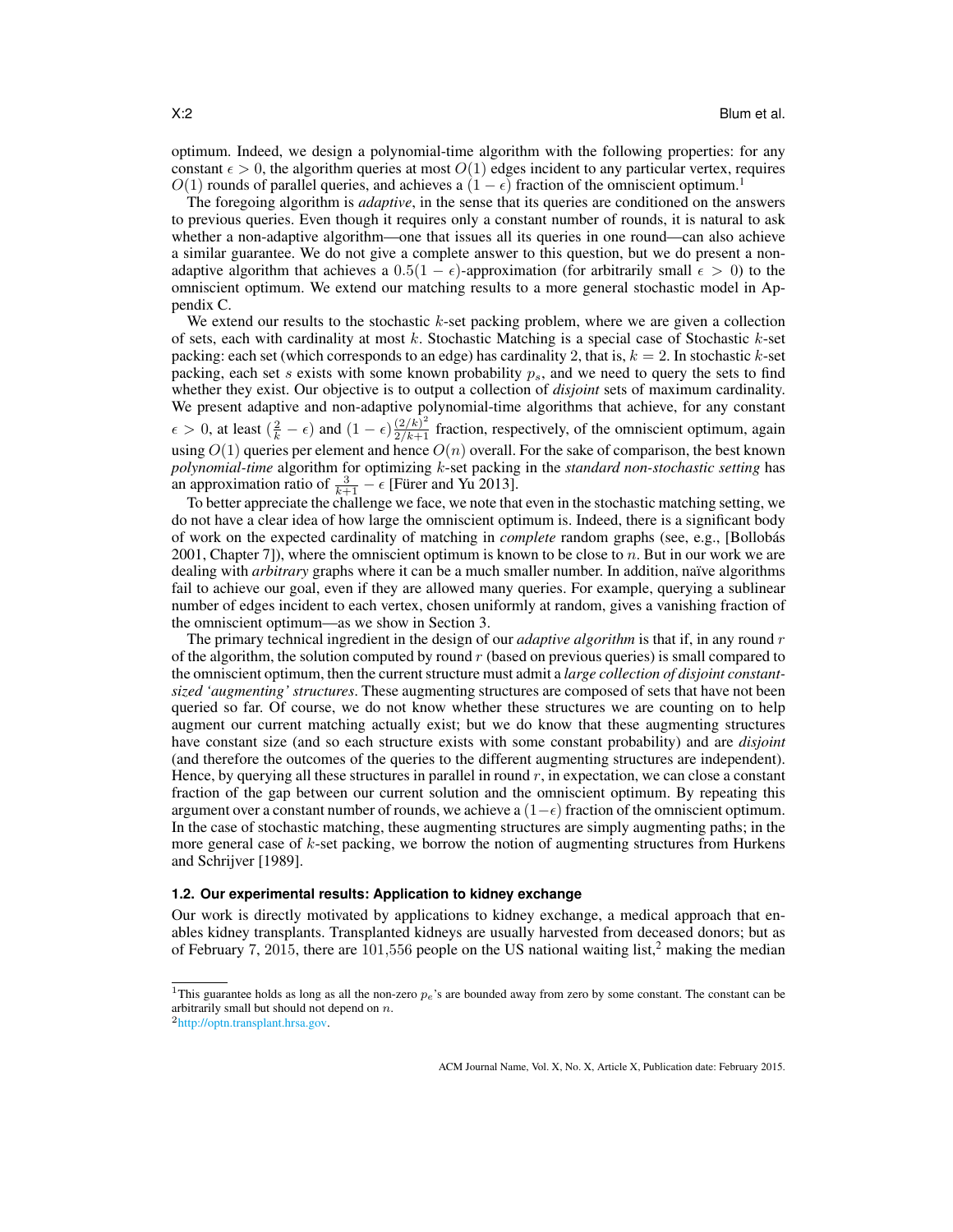waiting time dangerously long. Fortunately, kidneys are an unusual organ in that donation by living donors is also a possibility—as long as patients happen to be medically compatible with their potential donors.

In its simplest form—*pairwise exchange*—two incompatible donor-patient pairs exchange kidneys: the donor of the first pair donates to the patient of the second pair, and the donor of the second pair donates to the patient of the first pair. This setting can be represented as an undirected *compatibility graph*, where each vertex represents an incompatible donor-patient pair, and an edge between two vertices represents the possibility of a pairwise exchange. A matching in this graph specifies which exchanges take place.

The edges of the compatibility graph can be determined based on the medical characteristics blood type and tissue type—of donors and patients. However, the compatibility graph only tells part of the story. Before a transplant takes place, a more accurate medical test known as a *crossmatch test* takes place. This test involves mixing samples of the blood of the patient and the donor (rather than simply looking up information in a database), making the test relatively costly and time consuming. Consequently, crossmatch tests are only performed for donors and patients that have been matched. While some patients are more likely to pass crossmatch tests than others—the probability is related to a measure of sensitization known as the person's Panel Reactive Antibody (PRA)—the average is as low as 30% in major kidney exchange programs [\[Dickerson et al. 2013;](#page-17-2) [Leishman et al. 2013\]](#page-17-3). This means that, if we tested a perfect matching over  $n$  donor-patient pairs, we would expect only  $0.09n$  of the patients to actually receive a kidney. In contrast, the omniscient solution that runs crossmatch tests on all possible pairwise exchanges (in the compatibility graph) may be able to provide kidneys to all  $n$  patients; but this solution is impractical.

Our adaptive algorithm for stochastic matching uncovers a sweet spot between these two extremes. On the one hand, it only mildly increases medical expenses, from one crossmatch test per patient, to a larger, yet constant, number; and it is highly parallelizable, requiring only a constant number of rounds, so the time required to complete all crossmatch tests does not scale with the number of donors and patients. On the other hand, the adaptive algorithm essentially recovers the entire benefit of testing all potentially feasible pairwise exchanges. The qualitative message of this theoretical result is clear: *a mild increase in number of crossmatch tests provides nearly the full benefit of exhaustive testing.*

The above discussion pertains to pairwise kidney exchange. However, modern kidney exchange programs regularly employ swaps involving three donor-patient pairs, which are known to provide significant benefit compared to pairwise swaps alone [\[Roth et al. 2007;](#page-17-4) [Ashlagi and Roth 2014\]](#page-16-1). Mathematically, we can consider a directed graph, where an edge  $(u, v)$  means that the donor of pair  $u$  is compatible with the patient of pair  $v$  (before a crossmatch test was performed). In this graph, pairwise and 3-way exchanges correspond to 2-cycles and 3-cycles, respectively. Our adaptive algorithm for 3-set packing then provides a  $(2/3)$ -approximation to the omniscient optimum, using only  $O(1)$  crossmatch tests per patient and  $O(n)$  overall. While the practical implications of this result are currently not as crisp as those of its pairwise counterpart, future work may improve the approximation ratio (using  $O(n)$  queries and an exponential-time algorithm), as we explain in Section [8.1.](#page-15-0)

To bridge the gap between theory and practice, we provide experiments on both simulated data and real data from the first 169 match runs of the United Network for Organ Sharing (UNOS) US nationwide kidney exchange, which now includes 143 transplant centers—approximatey 60% of the transplant centers in the US. The exchange began matching in October 2010 and now matches on a biweekly basis. Using adaptations of the algorithms presented in this paper, we show that even a small number of non-adaptive rounds, followed by a single period during which only those edges selected during those rounds are queried, results in large gains relative to the omniscient matching. We discuss the policy implications of this promising result in Section [8.2.](#page-15-1)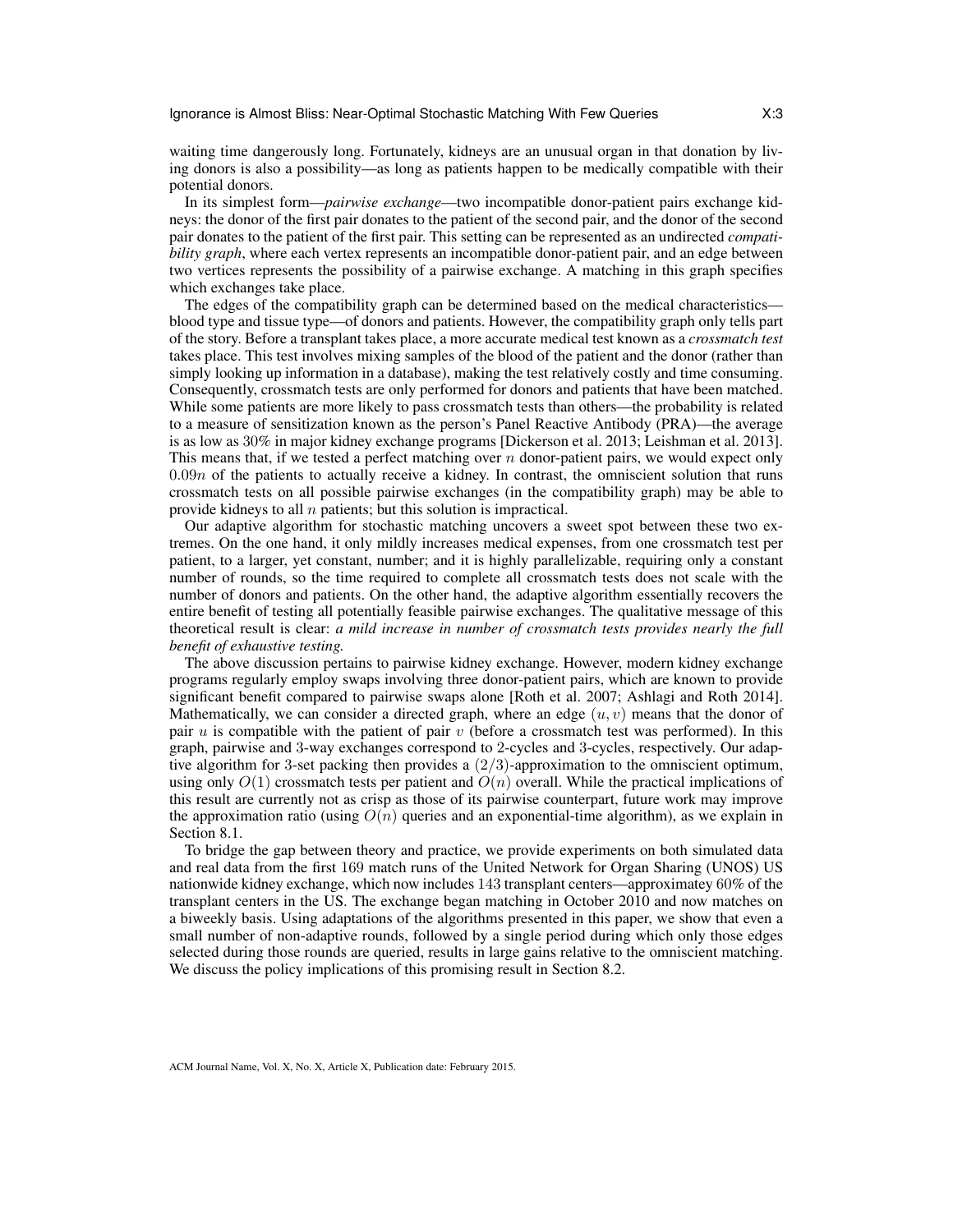# **2. RELATED WORK**

While papers on stochastic matching often draw on kidney exchange for motivation—or at least mention it in passing—these two research areas are almost disjoint. We therefore discuss them separately in Sections [2.1](#page-3-0) and [2.2.](#page-3-1)

# <span id="page-3-0"></span>**2.1. Stochastic matching**

Prior work has considered multiple variants of stochastic matching. A popular variant is the *querycommit* problem, where the algorithm is *forced* to add any queried edge to the matching if the edge is found to exist. In the papers of [Goel and Tripathi](#page-17-5) [\[2012\]](#page-17-5) and [Costello et al.](#page-17-6) [\[2012\]](#page-17-6), lower bounds of 0.56 and 0.573, respectively, and upper bounds of 0.7916 and 0.898, respectively, are established for graphs in which no information is available about the edges, and in which each edge  $e$  exists with a given probability  $p_e$ , respectively. Similarly to our work, these approximation ratios are with respect to the omniscient optimum, but the informational disadvantage of the algorithm stems purely from the query-commit restriction.

Within the query-commit setting, another thread of work [\[Chen et al. 2009;](#page-16-2) [Adamczyk 2011;](#page-16-3) [Bansal et al. 2012\]](#page-16-4) imposes an additional *per-vertex budget constraint* where the algorithm is not allowed to query more than a specified number,  $b_v$ , of edges incident to vertex v. With this additional constraint, the benchmark that the algorithm is compared to switches from the omniscient optimum to the constrained optimum, i.e., the performance of the best decision tree that obeys the per-vertex budget constraints and the query-commit restriction. In other words, the algorithm's disadvantage compared to the benchmark is only that it is constrained to run in polynomial time. Here, again, the best known approximation ratios are constant. A generalization of these results to packing problems has been studied by [Gupta and Nagarajan](#page-17-7) [\[2013\]](#page-17-7).

Similarly to our work, [Blum et al.](#page-16-5) [\[2013\]](#page-16-5) consider a stochastic matching setting without the query-commit constraint. They set the per-vertex budget to exactly 2, and ask which subset of edges is queried by the optimal collection of queries subject to this constraint. They prove structural results about the optimal solution, which allow them to show that finding the optimal subset of edges to query is NP-hard. In addition, they give a polynomial-time algorithm that finds an almost optimal solution on a class of random graphs (inspired by kidney exchange settings). Crucially, the benchmark of [Blum et al.](#page-16-5) [\[2013\]](#page-16-5) is also constrained to two queries per vertex.

There is a significant body of work in stochastic optimization more broadly, for instance, the papers of [Dean et al.](#page-17-8) [\[2004\]](#page-17-8) (Stochastic Knapsack), [Gupta et al.](#page-17-9) [\[2012\]](#page-17-9) (Stochastic Orienteering), and [Asadpour et al.](#page-16-6) [\[2008\]](#page-16-6) (Stochastic submodular maximization).

# <span id="page-3-1"></span>**2.2. Kidney exchange**

Early models of kidney exchange did not explicitly consider the possibility of a modeled edge existing only probabilistically in reality. Recent research by [Dickerson et al.](#page-17-2) [\[2013\]](#page-17-2) and [Anderson](#page-16-7) [et al.](#page-16-7) [\[2015b\]](#page-16-7) focuses on the kidney exchange application and restricts attention to a single crossmatch test per patient (the current practice), with a similar goal of maximizing the expected number of matched vertices, in a realistic setting (for example, they allow 3-cycles and chains initiated by altruistic donors, who enter the exchange without a paired patient). They develop integer programming techniques, which are empirically evaluated using real and synthetic data. [Manlove and](#page-17-10) [O'Malley](#page-17-10) [\[2015\]](#page-17-10) discuss the integer programming formulation used by the national exchange in the United Kingdom, which takes edge failures into account in an ad hoc way by, for example, preferring shorter cycles to longer ones. To our knowledge, our paper is the first to describe a general method for testing any number of edges *before* the final match run is performed—and to provide experiments on real data showing the expected effect on fielded exchanges of such edge querying policies.

Another form of stochasticity present in fielded kidney exchanges is the arrival and departure of donor-patient pairs over time (and the associated arrival and departure of their involved edges in the compatibility graph). Recent work has addressed this added form of dynamism from a theoret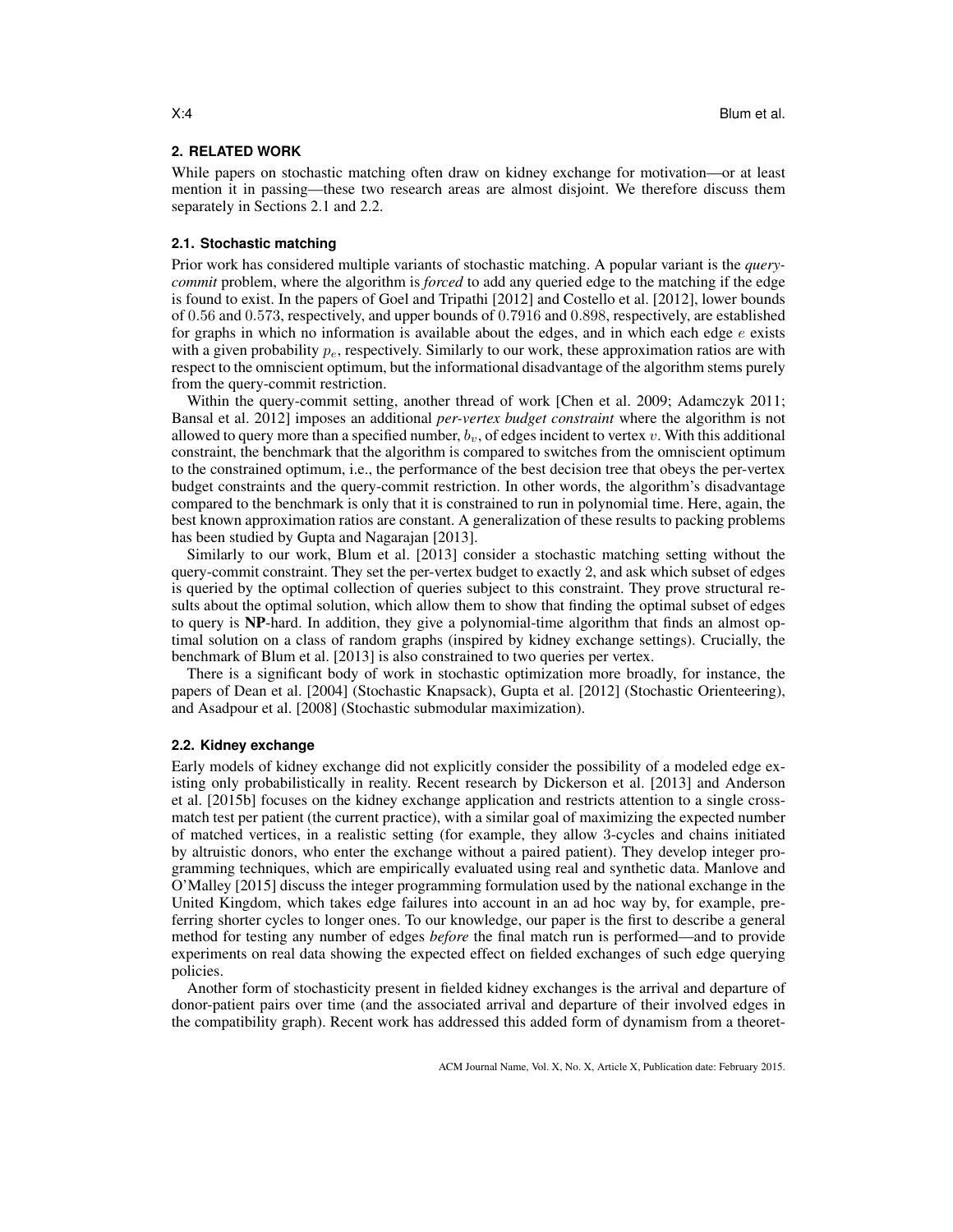Ignorance is Almost Bliss: Near-Optimal Stochastic Matching With Few Queries X:5

ical [Ünver 2010; [Akbarpour et al. 2014;](#page-16-8) [Anderson et al. 2015a\]](#page-16-9) and experimental [\[Awasthi and](#page-16-10) [Sandholm 2009;](#page-16-10) [Dickerson et al. 2012a;](#page-17-12) [Dickerson and Sandholm 2015\]](#page-17-13) point of view. Theoretical models have not addressed the case where an edge in the current graph may not exist (as we do in this paper); the more recent experimental papers have incorporated this possibility, but have not considered the problem of querying edges before recommending a final matching. We leave as future research the analysis of edge querying in stochastic matching in such a dynamic model.

# <span id="page-4-0"></span>**3. THE MODEL**

For any graph  $G = (V, E)$ , let  $M(E)$  denote its maximum (cardinality) matching.<sup>[3](#page-4-1)</sup> In addition, for two matchings M and M', we denote their *symmetric difference* by  $\overline{M}\Delta M' = (M \cup M') \setminus (M \cap$  $M'$ ); it includes only paths and cycles consisting of alternating edges of M and  $M'$ .

In the stochastic setting, given a set of edges X, define  $X_p$  to be the random subset formed by including each edge of  $X$  independently with probability  $p$ . We will assume for ease of exposition that  $p_e = p$  for all edges  $e \in E$ . Our results hold when p is a lower bound, i.e.,  $p_e \geq p$  for all  $e \in E$ . Furthermore, in Appendix [C,](#page-23-0) we show that we can extend our results to a more general setting where the existence probabilities of edges incident to any particular vertex are correlated.

Given a graph  $G = (V, E)$ , define  $\overline{M}(E)$  to be  $\mathbb{E}[|M(E_p)|]$ , where the expectation is taken over the random draw  $E_p$ . In addition, given the results of queries on some set of edges  $T$ , define  $\overline{M}(E|T)$  to be  $\mathbb{E}[|M(X_p \cup T')|]$ , where  $T' \subseteq T$  is the subset of edges of  $T$  that are known to exist based on the queries, and  $X = E \setminus T$ .

In the *non-adaptive* version of our problem, the goal is to design an algorithm that, given a graph  $G = (V, E)$  with  $|V| = n$ , queries a subset X of edges in parallel such that  $|X| = O(n)$ , and maximizes the ratio  $\overline{M}(X)/\overline{M}(E)$ .

In contrast, an *adaptive* algorithm proceeds in rounds, and in each round queries a subset of edges in parallel. Based on the results of the queries up to the current round, it can choose the subset of edges to test in the next round. Formally, an R*-round adaptive* stochastic matching algorithm selects, in each round r, a subset of edges  $X_r \subseteq E$ , where  $X_r$  can be a function of the results of the queries on  $\bigcup_{1 \le i \le r} X_i$ . The objective is to maximize the ratio  $\mathbb{E}[|M(\bigcup_{1 \le i \le R} X_i)|]/\overline{M}(E)$ , where the expectation in the numerator is taken over the outcome of the query results and the sets  $X_i$  chosen by the algorithm.

To gain some intuition about our goal of arbitrarily good approximations to the omniscient optimum, and why it is challenging, let us consider the naïve (non-adaptive) algorithm which queries  $o(n)$  random neighbors of each vertex. The following example shows that this algorithm performs poorly.

<span id="page-4-2"></span>*Example* 3.1. Consider the graph  $G = (V, E)$  whose vertices are partitioned into sets A, B, C, and D, such that  $|A| = |D| = t^{\beta}$  and  $|B| = |C| = t$ , for some  $1 > \beta > 0$ . Note that in this graph  $n = \Theta(t)$ . Let E consist of one perfect matching between vertices of B and C, and two complete bipartite graphs, one between A and B, and another between C and D. See Figure [1](#page-5-0) for an illustration. Let  $p = 0.5$  be the existence probability of any edge.

The omniscient optimal solution can use any edge, and, in particular, it can use the edges between B and C. Since, these edges form a matching of size t and  $p = 0.5$ , they alone provide a matching of expected size  $t/2$ . Hence,  $\overline{M}(E) \ge t/2$ .

Now, for any  $\alpha < \beta$ , consider the algorithm that queries  $t^{\alpha}$  random neighbors for each vertex. For every vertex in B, the probability that its edge to C is chosen is at most  $\frac{t^{\alpha}}{t^{\beta}+1}$  $\frac{t^{\alpha}}{t^{\beta}+1}$  (similarly for the edges from C to B). Therefore, the expected number of edges chosen between B and C is at most  $\frac{2t^{1+\alpha}}{t^{\beta}+1}$  $\frac{2t^{1-\alpha}}{t^{\beta}+1},$ and the expected number of existing edges between B and C, after the coin tosses, is at most  $\frac{t^{1+\alpha}}{t^{\beta}+1}$  $rac{t^{1+\alpha}}{t^{\beta}+1}$ . A and D each have  $t^{\beta}$  vertices, so they contribute at most  $2t^{\beta}$  edges to any matching. Therefore, the

<span id="page-4-1"></span> ${}^{3}$ In the notation  $M(E)$ , we intentionally suppress the dependence on the vertex set V, since we care about the maximum matchings of different subsets of edges for a fixed vertex set.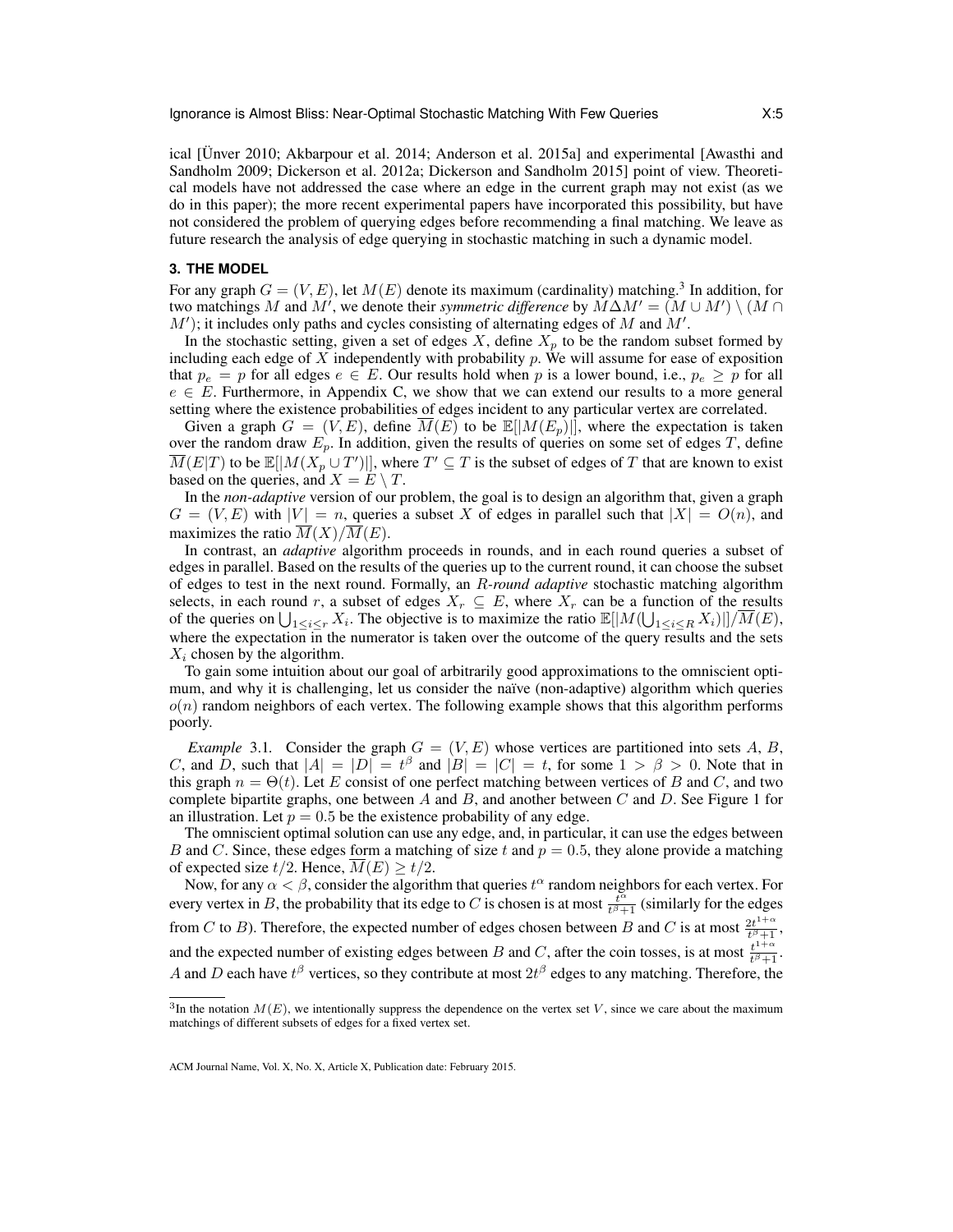X:6 Blum et al.

<span id="page-5-0"></span>

Fig. 1. Illustration of the construction in Example [3.1,](#page-4-2) for  $t = 4$  and  $\beta = 1/2$ .

expected size of the overall matching is no more than  $t^{1+\alpha-\beta} + 2t^{\beta}$ . Using  $n = \Theta(t)$ , we conclude that the approximation ratio of the naïve algorithm approaches 0, as  $n \to \infty$ . For  $\alpha = 0.5$  and  $\beta = 0.75$ , the approximation of the naïve algorithm ratio is  $O(1/n^{0.25})$ , at best.

#### <span id="page-5-5"></span>**4. ADAPTIVE ALGORITHM: (1 −**  $\epsilon$ **)-APPROXIMATION**

In this section, we present our main result: an adaptive algorithm—formally given as Algorithm [1](#page-5-1) that achieves a  $(1 - \epsilon)$  approximation to the omniscient optimum for arbitrarily small  $\epsilon > 0$ , using  $O(1)$  queries per vertex and  $O(1)$  rounds.

The algorithm is initialized with the empty matching  $M_0$ . At the end of each round r, our goal is to maintain a maximum matching  $M_r$  on the set of edges that are known to exist (based on queries made so far). To this end, at round r, we compute the maximum matching  $O_r$  on the set of edges that are known to exist *and* the ones that have not been queried yet (Step [2a\)](#page-5-2). We consider augmenting paths in  $O_r\Delta M_{r-1}$ , and query all the edges in them (Steps [2b](#page-5-3) and [2c\)](#page-5-4). Based on the results of these queries  $(Q_r)$ , we update the maximum matching  $(M_r)$ . Finally, we return the maximum matching  $M_R$  computed after  $R = \frac{\log(2/\epsilon)}{p^{2/\epsilon}}$  rounds. (Let us assume that R is an integer for ease of exposition.)

# **Algorithm 1** ADAPTIVE ALGORITHM FOR STOCHASTIC MATCHING:  $(1 - \epsilon)$  APPROXIMATION

<span id="page-5-1"></span>**Input:** A graph  $G = (V, \overline{E})$ . **Parameter**:  $R = \frac{\log(2/\epsilon)}{n^{2/\epsilon}}$  $p^{2/\epsilon}$ Algorithm:

- (1) Initialize  $M_0$  to the empty matching and  $W_1 \leftarrow \emptyset$ .
- <span id="page-5-4"></span><span id="page-5-3"></span><span id="page-5-2"></span>(2) For  $r = 1, ..., R$ , do
	- (a) Compute a maximum matching,  $O_r$ , in  $(V, E \setminus W_r)$ .
	- (b) Set  $Q_r$  to the collection of all augmenting paths in  $O_r \Delta M_{r-1}$ .
	- (c) Query the edges in  $Q_r$ . Let  $Q'_r$  and  $Q''_r$  represent the set of existing and non-existing edges. (d)  $W_{r+1} \leftarrow W_r \cup Q_r''$ .
	- (e) Set  $M_r$  to the maximum matching in  $(V, \bigcup_{j=1}^r Q'_j)$ .
- (3) Output  $M_R$ .

It is easy to see that *this algorithm queries at most*  $\frac{\log(2/\epsilon)}{p^{2/\epsilon}}$  *edges per vertex*: In a given round r, the algorithm queries edges that are in augmenting paths of  $O<sub>r</sub> \Delta M<sub>r-1</sub>$ . Since there is at most one augmenting path using any particular vertex, the algorithm queries at most one edge per vertex in each round. Furthermore, the algorithm executes  $\frac{\log(2/\epsilon)}{p^{2/\epsilon}}$  rounds. Therefore, the number of queries issued by the algorithm per vertex is as claimed.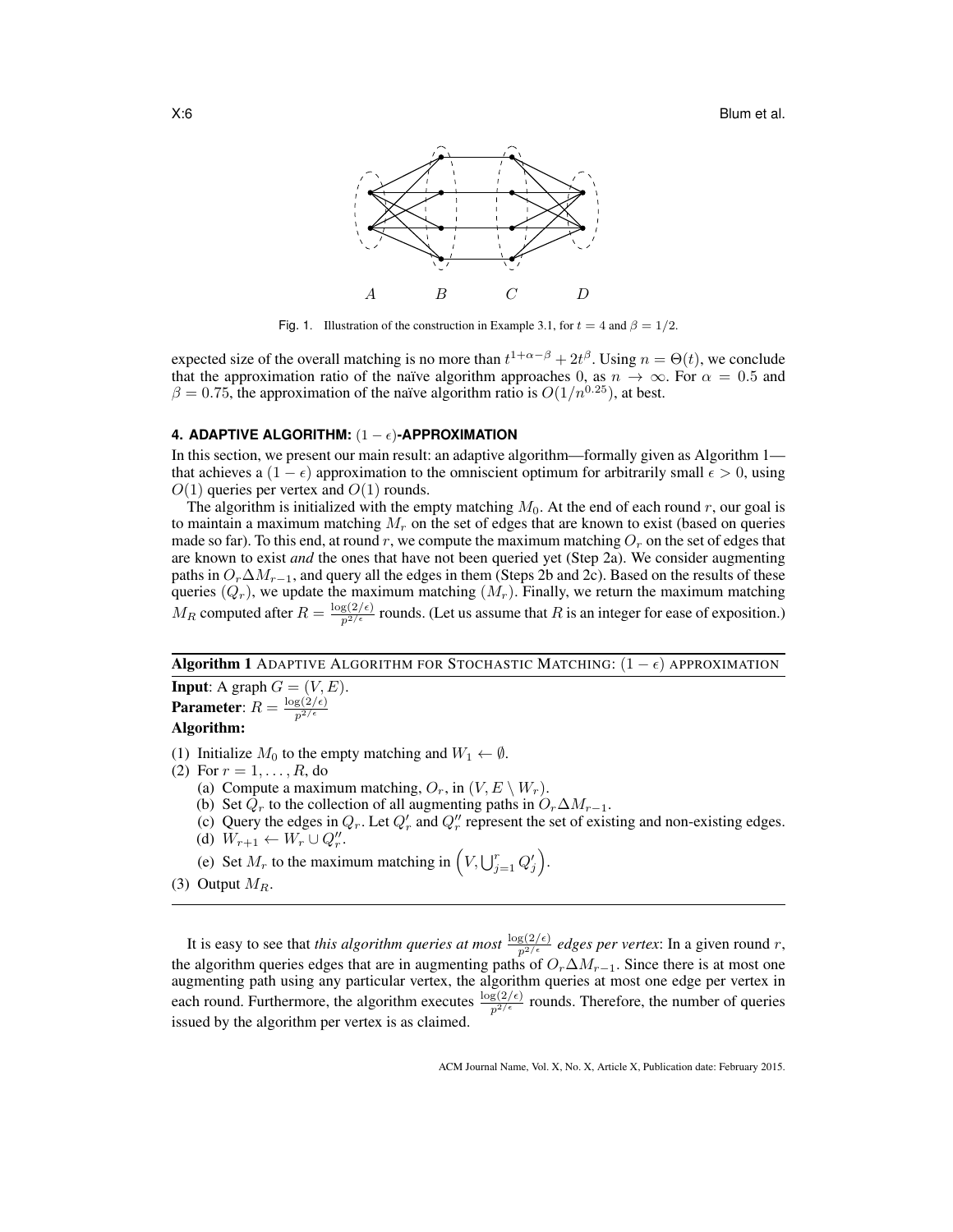Ignorance is Almost Bliss: Near-Optimal Stochastic Matching With Few Queries X:7

The rest of the section is devoted to proving that the matching returned by this algorithm after  $R$ rounds has cardinality that is, in expectation, at least a  $(1 - \epsilon)$  fraction of  $M(E)$ .

<span id="page-6-2"></span>THEOREM 4.1. *For any graph*  $G = (V, E)$  *and any*  $\epsilon > 0$ , Algorithm [1](#page-5-1) returns a matching *whose expected cardinality is at least*  $(1 - \epsilon)$   $\overline{M}(E)$  *in*  $R = \frac{\log(2/\epsilon)}{p^{(2/\epsilon)}}$  *rounds.* 

As mentioned in Section [1,](#page-0-0) one of the insights behind this result is the existence of many *disjoint* augmenting paths of *bounded length* that can be used to augment a matching that is far from the omniscient optimum, that is, a lower bound on the number of elements in  $Q_r$  of a given length L. This observation is formalized in the following lemma. (We emphasize that the lemma pertains to the non-stochastic setting.)

<span id="page-6-1"></span>LEMMA 4.2. *Consider a graph*  $G = (V, E)$  *with two matchings*  $M_1$  *and*  $M_2$ *. Suppose*  $|M_2| >$  $|M_1|$ *. Then in*  $M_1 \Delta M_2$ *, for any odd length*  $L \geq 1$ *, there exist at least*  $|M_2| - (1 + \frac{2}{L+1})|M_1|$ *augmenting paths of length at most* L*, which augment the cardinality of* M1*.*

PROOF. Let  $x_l$  be the number of augmenting paths of length l (for any odd  $l \geq 1$ ) found in  $M_1 \Delta M_2$  that augment the cardinality of  $M_1$ . Each augmenting path increases the size of  $M_1$  by 1, so the total number of augmenting paths  $\sum_{l\geq 1} x_l$  is at least  $|M_2|-|M_1|$ . Moreover, each augmenting path of length l has  $\frac{l-1}{2}$  edges in  $M_1$ . Hence,  $\sum_{l\geq 1} \frac{l-1}{2} x_l \leq |M_1|$ . In particular, this implies that  $\frac{L+1}{2} \sum_{l \ge L+2} x_l \le |M_1|$ . We conclude that

$$
\sum_{l=1}^{L} x_l = \sum_{l \ge 1} x_l - \sum_{l \ge L+2} x_l \ge (|M_2| - |M_1|) - \frac{2}{L+1}|M_1| = |M_2| - \left(1 + \frac{2}{L+1}\right)|M_1|.
$$

The rest of the theorem's proof requires some additional notation. At the beginning of any given round  $r$ , the algorithm already knows about the existence (or non-existence) of the edges in  $\bigcup_{i=1}^{r-1} Q_i$ . We use  $Z_r$  to denote the expected size of the maximum matching in graph  $G = (V, E)$ given the results of the queries  $\bigcup_{i=1}^{r-1} Q_i$ . More formally,  $Z_r = \overline{M}(E \bigcup_{i=1}^{r-1} Q_i)$ . Note that  $Z_1 = \overline{M}(E).$ 

For a given r, we use the notation  $\mathbb{E}_{Q_r}[X]$  to denote the expected value of X where the expectation is taken *only* over the outcome of query  $Q_r$ , and fixing the outcomes on the results of queries  $\bigcup_{i=1}^{r-1} Q_i$ . Moreover, for a given r, we use  $\mathbb{E}_{Q_r,...,Q_R}[X]$  to denote the expected value of X with the expectation taken over the outcomes of queries  $\bigcup_{i=r}^{R} Q_i$ , and fixing an outcome on the results of queries  $\bigcup_{i=1}^{r-1} Q_i$ .

In Lemma [4.3,](#page-6-0) for any round r and for *any* outcome of the queries  $\bigcup_{i=1}^{r-1} Q_i$ , we lower-bound the *expected increase in the size of*  $M_r$  over the size of  $M_{r-1}$ , with the expectation being taken only over the outcome of edges in  $Q_r$ . This lower bound is a function of  $Z_r$ .

<span id="page-6-0"></span>LEMMA 4.3. *For any*  $r \in [R]$ , odd L, and  $Q_1, \dots, Q_{r-1}$ , it holds that  $\mathbb{E}_{Q_r}[|M_r|] \geq (1 \gamma$ )| $M_{r-1}| + \alpha Z_r$ , where  $\gamma = p^{(L+1)/2} \left(1 + \frac{2}{L+1}\right)$  and  $\alpha = p^{(L+1)/2}$ .

PROOF. By Lemma [4.2,](#page-6-1) there exist at least  $|O_r| - (1 + \frac{2}{L+1})|M_{r-1}|$  augmenting paths in  $O_r\Delta M_{r-1}$  that augment  $M_{r-1}$  and are of length at most L. The  $O_r$  part of every augmenting path of length at most L exists independently with probability at least  $p^{(L+1)/2}$ . Therefore, the expected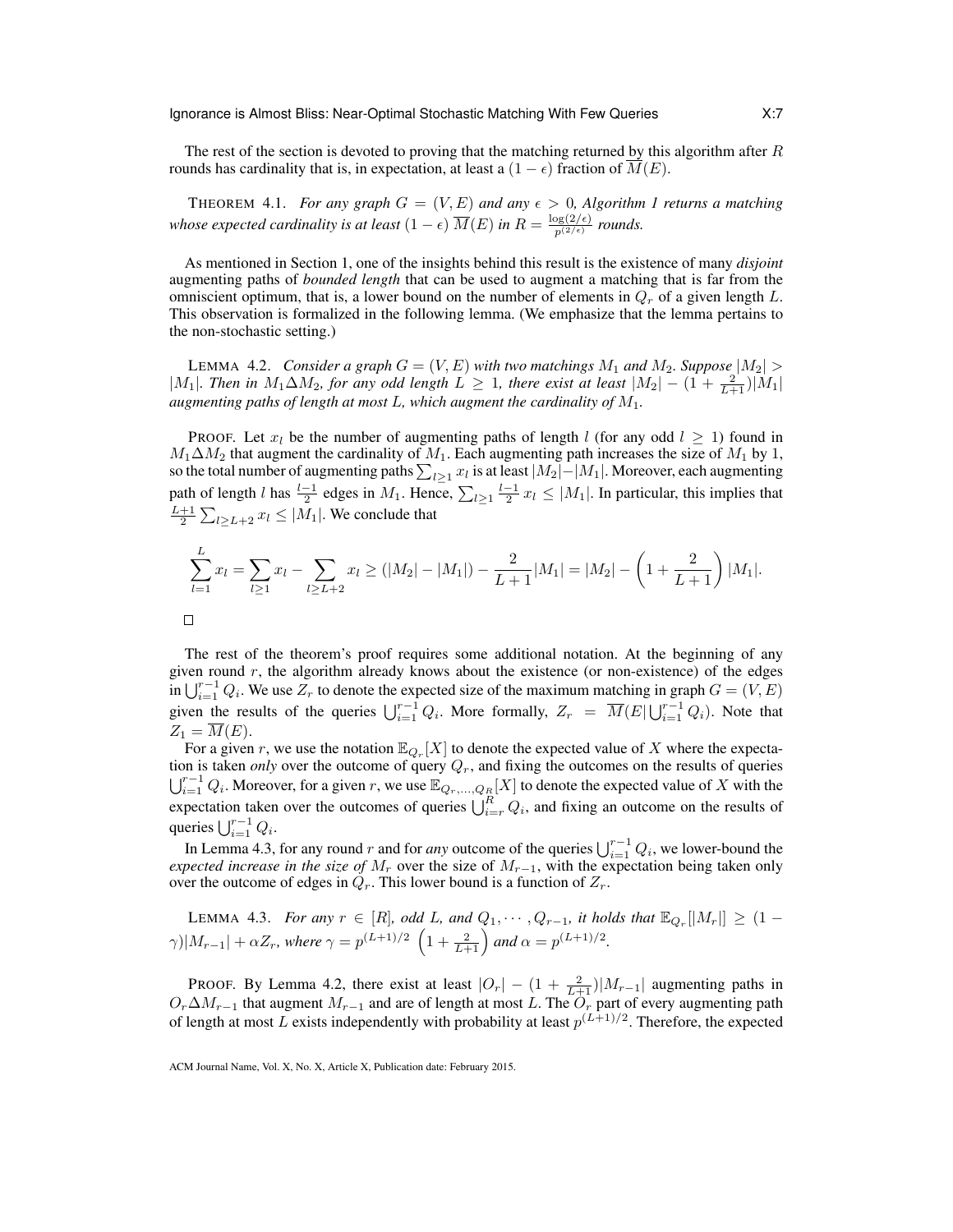X:8 Blum et al.

increase in the size of the matching is:

$$
\mathbb{E}_{Q_r}[|M_r|] - |M_{r-1}| \ge p^{\frac{L+1}{2}} \left( |O_r| - \left(1 + \frac{2}{L+1}\right)|M_{r-1}|\right) \n= \alpha|O_r| - \gamma|M_{r-1}| \ge \alpha Z_r - \gamma|M_{r-1}|,
$$

where the last inequality holds by the fact that  $Z_r$ , which is the expected size of the optimal matching with expectation taken over non-queried edges, cannot be larger than  $O_r$ , which is the maximum matching assuming that every non-queried edge exists.  $\square$ 

We are now ready to prove the theorem.

PROOF OF THEOREM [4.1.](#page-6-2) Let  $L = \frac{4}{\epsilon} - 1$ ; it is assumed to be an odd integer for ease of exposi-tion.<sup>[4](#page-7-0)</sup> By Lemma [4.3,](#page-6-0) we know that for every  $r \in [R]$ ,  $\mathbb{E}_{Q_r}[|M_r|] \ge (1 - \gamma)|M_{r-1}| + \alpha Z_r$ , where  $\gamma = p^{(L+1)/2}(1 + \frac{2}{L+1})$ , and  $\alpha = p^{(L+1)/2}$ . We will use this inequality repeatedly to derive our result. We will also require the equality

$$
\mathbb{E}_{Q_{r-1}}[Z_r] = \mathbb{E}_{Q_{r-1}}\left[\overline{M}(E|\bigcup_{i=1}^{r-1} Q_i)\right] = \overline{M}(E|\bigcup_{i=1}^{r-2} Q_i) = Z_{r-1}.
$$
 (1)

First, applying Lemma [4.3](#page-6-0) at round R, we have that  $\mathbb{E}_{Q_R}[|M_R|] \ge (1 - \gamma)|M_{R-1}| + \alpha Z_R$ . This inequality is true for any fixed outcomes of  $Q_1, \ldots, Q_{R-1}$ . In particular, we can take the expectation over  $Q_{R-1}$ , and obtain

$$
\mathbb{E}_{Q_{R-1},Q_R}[|M_R|] \ge (1-\gamma) \mathbb{E}_{Q_{R-1}}[|M_{R-1}|] + \alpha \mathbb{E}_{Q_{R-1}}[Z_R].
$$

By Equation [\(3\)](#page-10-0), we know that  $\mathbb{E}_{Q_{R-1}}[Z_R] = Z_{R-1}$ . Furthermore, we can apply Lemma [4.3](#page-6-0) to  $\mathbb{E}_{Q_{R-1}}[|M_{R-1}|]$  to get the following inequality:

$$
\mathbb{E}_{Q_{R-1},Q_R}[|M_R|] \ge (1-\gamma) \mathbb{E}_{Q_{R-1}}[|M_{R-1}|] + \alpha \mathbb{E}_{Q_{R-1}}[Z_R]
$$
  
\n
$$
\ge (1-\gamma) ((1-\gamma) |M_{R-2}| + \alpha Z_{R-1}) + \alpha Z_{R-1}
$$
  
\n
$$
= (1-\gamma)^2 |M_{R-2}| + \alpha (1 + (1-\gamma)) Z_{R-1}.
$$

We repeat the above steps by sequentially taking expectations over  $Q_{R-2}$  through  $Q_1$ , and at each step applying Equation [\(3\)](#page-10-0) and Lemma [4.3.](#page-6-0) This gives us

$$
\mathbb{E}_{Q_1,...,Q_R}[|M_R|] \ge (1-\gamma)^R |M_0| + \alpha (1 + (1-\gamma) + \dots + (1-\gamma)^{R-1}) Z_1
$$
  
=  $\alpha \frac{1 - (1-\gamma)^R}{\gamma} Z_1$ ,

where the second transition follows from the initialization of  $M_0$  as an empty matching. Since  $L = \frac{4}{\epsilon} - 1$  and  $R = \frac{\log(2/\epsilon)}{p^{2/\epsilon}}$ , we have

$$
\frac{\alpha}{\gamma} \left(1 - (1 - \gamma)^R\right) = \left(1 - \frac{2}{L+1}\right) \left(1 - (1 - \gamma)^R\right) \ge 1 - \frac{2}{L+1} - e^{-\gamma R} \ge 1 - \frac{\epsilon}{2} - \frac{\epsilon}{2} = 1 - \epsilon,
$$
\n(2)

where the second transition is true because  $e^{-x} \geq 1 - x$  for all  $x \in \mathbb{R}$ . We conclude that  $\mathbb{E}_{Q_1,...,Q_R}[|M_R|] \geq (1-\epsilon) Z_1$ . Because  $Z_1 = \overline{M}(E)$ , it follows that expected size of the algorithm's output is at least  $(1 - \epsilon) \overline{M}(E)$ .  $\Box$ 

<span id="page-7-0"></span><sup>&</sup>lt;sup>4</sup>Otherwise there exists  $\epsilon/2 \leq \epsilon' \leq \epsilon$  such that  $\frac{4}{\epsilon'} - 1$  is an odd integer. We use a similar simplification in the proofs of other results in the appendix.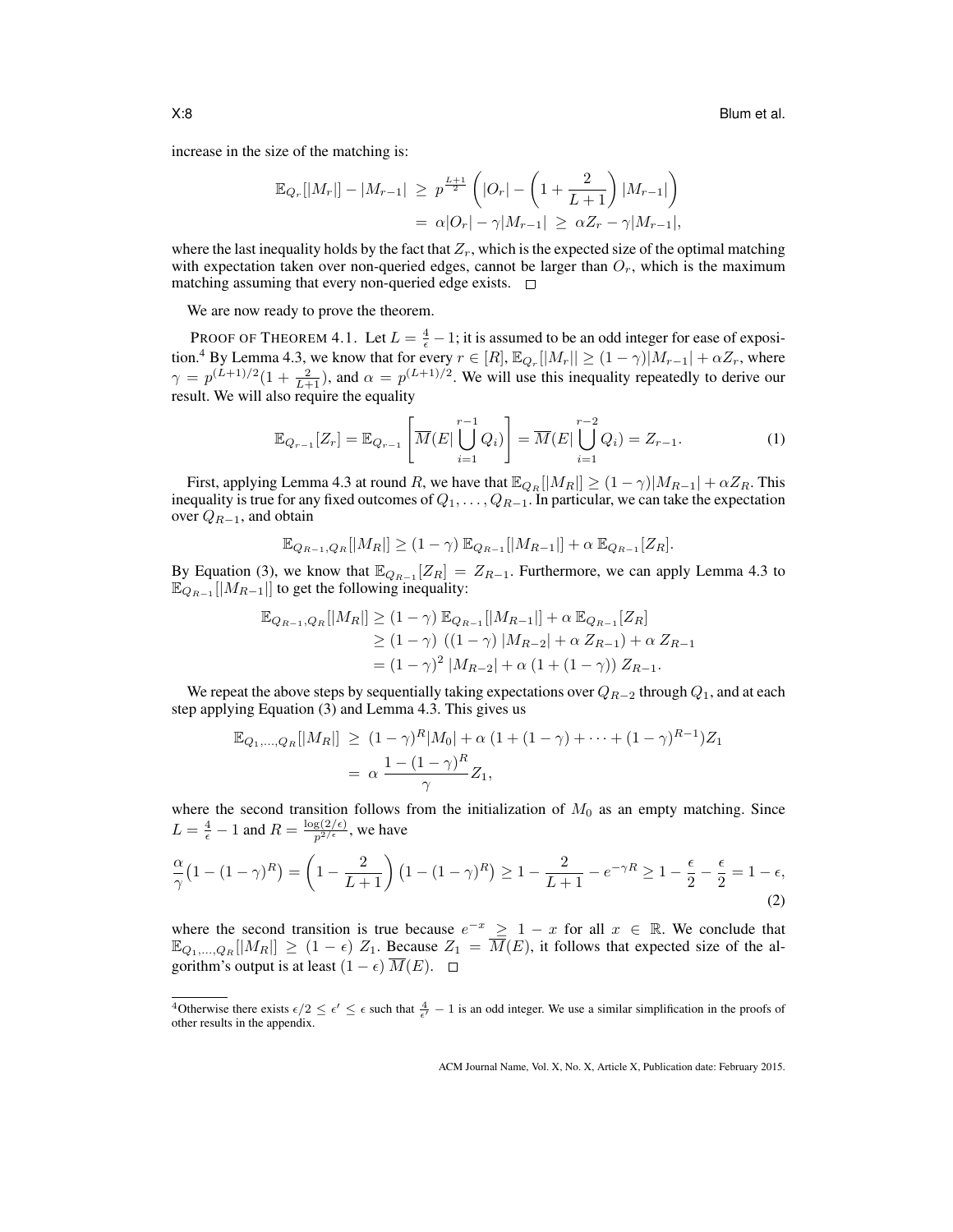Ignorance is Almost Bliss: Near-Optimal Stochastic Matching With Few Queries X:9

In Appendix [C,](#page-23-0) we extend our results to the setting where edges have correlated existence probabilities—an edge's probability is determined by parameters associated with its two vertices. This generalization gives a better model for kidney exchange, as some patients are *highly sensitized* and therefore harder to match in general; this means that all edges incident to such vertices are less likely to exist. We consider two settings, first, where an adversary chooses the vertex parameters, and second, where these parameters are drawn from a distribution. Our approach involves excluding from our analysis edges whose existence probability is too low. We do so by showing that (under specific conditions) excluding any augmenting path that includes such edges still leaves us with a large number of constant-size augmenting paths.

# <span id="page-8-2"></span>**5. NON-ADAPTIVE ALGORITHM:** 0.5**-APPROXIMATION**

The adaptive algorithm, Algorithm [1,](#page-5-1) augments the current matching by computing a maximum matching on queried edges that are known to exist, and edges that have not been queried. One way to extend this idea to the non-adaptive setting is the following: we can simply choose several edge-disjoint matchings, and hope that they help in augmenting each other. In this section, we ask: How close can this non-adaptive interpretation of our adaptive approach take us to the omniscient optimum?

In more detail, our non-adaptive algorithm—formally given as Algorithm [2—](#page-8-0)iterates  $R =$  $\frac{\log(2/\epsilon)}{p^{2/\epsilon}}$  times. In each iteration, it picks a maximum matching and removes it. The set of edges queried by the algorithm is the union of the edges chosen in some iteration. We will show that, for any arbitrarily small  $\epsilon > 0$ , the algorithm finds a  $0.5(1 - \epsilon)$ -approximate solution. Since we allow an arbitrarily small (though constant) probability p for stochastic matching, achieving a  $0.5$ approximation independently of the value of  $p$ , while querying only a linear number of edges, is nontrivial. For example, a naïve algorithm that only queries one maximum matching clearly does not guarantee a 0.5-approximation—it would guarantee only a p-approximation. In addition, the example given in Section [3](#page-4-0) shows that choosing edges at random performs poorly.

Algorithm 2 NON-ADAPTIVE ALGORITHM FOR STOCHASTIC MATCHING: 0.5-APPROXIMATION

<span id="page-8-0"></span>**Input:** A graph  $G(V, E)$ . **Parameter**:  $R = \frac{\log(2/\epsilon)}{n^{2/\epsilon}}$  $p^{2/\epsilon}$ Algorithm:

- (1) Initialize  $W_1 \leftarrow \emptyset$ . (2) For  $r = 1, ..., R$ , do
- - (a) Compute a maximum matching,  $O_r$ , in  $\left(V, E \setminus \bigcup_{1 \leq i \leq r-1} W_i\right)$ . (b)  $W_r \leftarrow W_{r-1} \cup O_r$ .
- (3) Query all the edges in  $W_R$ , and output the maximum matching among the edges that are found to exist in  $W_R$ .

The number of edges incident to any particular vertex that are queried by the algorithm is at most  $\frac{\log(2/\epsilon)}{p^{2/\epsilon}}$ , because the vertex can be matched with at most one neighbor in each round. The next theorem, whose proof appears in Appendix [A,](#page-18-0) establishes the approximation guarantee of Algorithm [2.](#page-8-0)

<span id="page-8-1"></span>**THEOREM 5.1.** *Given a graph*  $G = (V, E)$  *and any*  $\epsilon > 0$ *, the expected size*  $\overline{M}(W_R)$  *of the matching produced by Algorithm* [2](#page-8-0) *is at least a*  $0.5(1 - \epsilon)$  *fraction of*  $\overline{M}(E)$ *.* 

As explained in Section [8.1,](#page-15-0) we do not know whether in general non-adaptive algorithms can achieve a  $(1-\epsilon)$ -approximation with  $O(1)$  queries per vertex. However, if there is such an algorithm, it is not Algorithm [2!](#page-8-0) Indeed, the next theorem (whose proof is relegated to Appendix [A\)](#page-18-0) shows that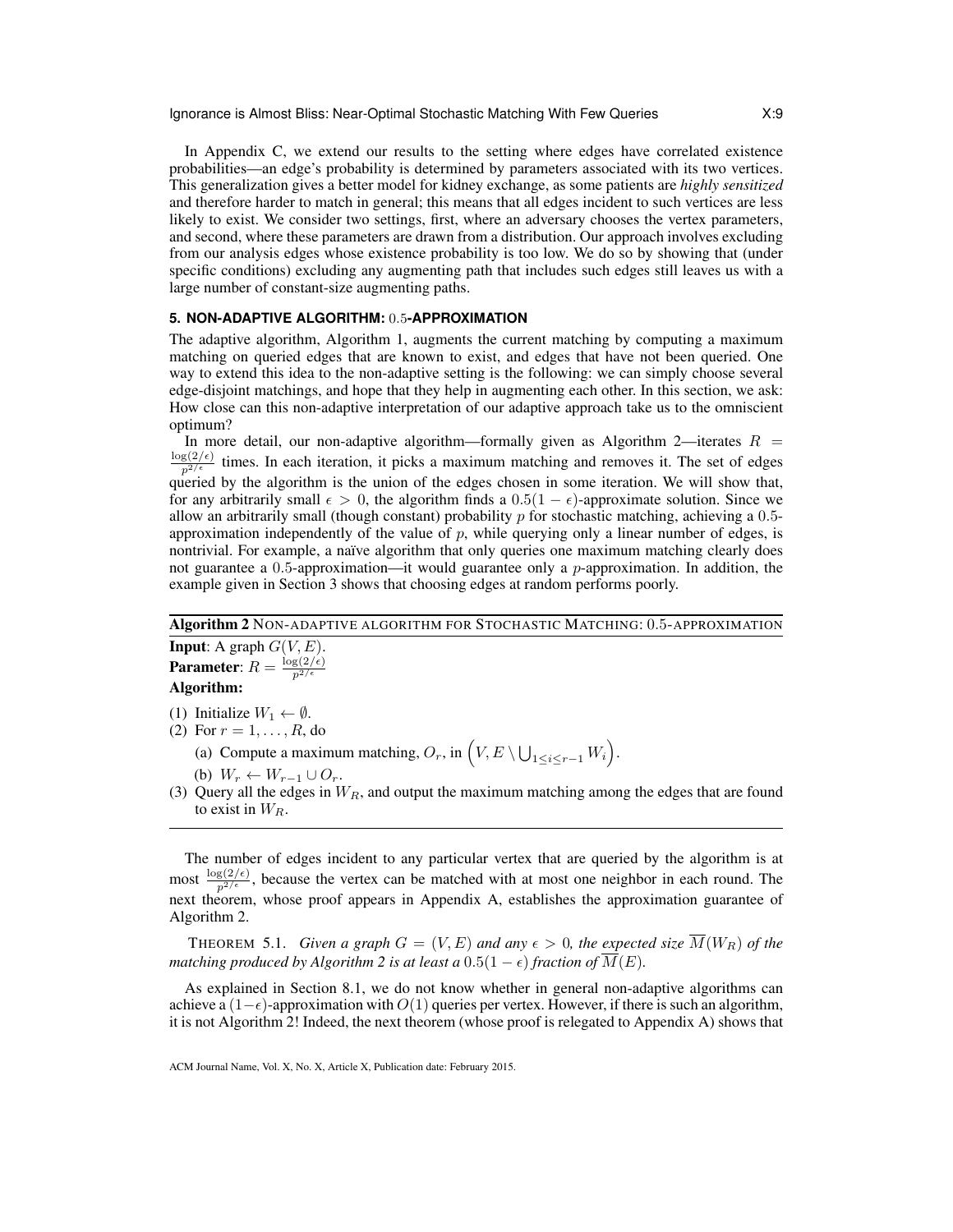the algorithm cannot give an approximation ratio better than  $5/6$  to the omniscient optimum. This fact holds even when  $R = \Theta(\log n)$ .

<span id="page-9-2"></span>THEOREM 5.2. Let  $p = 0.5$ *. For any*  $\epsilon > 0$  there exists n and a graph  $(V, E)$  with  $|V| \ge n$  such that Algorithm [2,](#page-8-0) with  $R = O(\log n)$ , returns a matching with expected size of at most  $\frac{5}{6}\overline{M}(E) + \epsilon$ .

Despite this somewhat negative result, in Section [7,](#page-12-0) we show experimentally on realistic kidney exchange compatibility graphs that Algorithm [2](#page-8-0) performs very well for even very small values of  $R$ , across a wide range of values of  $p$ .

# **6. GENERALIZATION TO** K**-SET PACKING**

So far we have focused on stochastic matching, for ease of exposition. But our approach directly generalizes to the k-set packing problem. Here we describe this extension for the adaptive (Section [6.1\)](#page-10-1) and non-adaptive (Section [6.2\)](#page-11-0) cases, and relegate the details—in particular, most proofs to Appendix [B.](#page-20-0)

Formally, a k-set packing instance  $(U, A)$  consists of a set of elements  $U, |U| = n$ , and a collection of subsets A, such that each subset S in A contains at most k elements of U, that is,  $S \subseteq U$  and  $|S| \leq k$ . Given such an instance, a feasible solution is a collection of sets  $B \subseteq A$  such that any two sets in B are disjoint. We use  $K(A)$  to denote the largest feasible solution B.

Finding an optimal solution to the k-set packing problem is NP-hard (see, e.g., [\[Abraham et al.](#page-16-11) [2007\]](#page-16-11) for the special case of k-cycle packing). [Hurkens and Schrijver](#page-17-1) [\[1989\]](#page-17-1) designed a polynomialtime local search algorithm with an approximation ratio of  $(\frac{2}{k} - \eta)$ , using local improvements of *constant size* that depends only on  $\eta$  and k. We denote this constant by  $s_{\eta,k}$ . More formally, consider an instance  $(U, A)$  of k-set packing and let  $B \subseteq A$  be a collection of disjoint k-sets.  $(C, D)$  is said to be an *augmenting structure* for  $B$  if removing  $D$  and adding  $C$  to  $B$  increases the cardinality and maintains the disjointness of the resulting collection, i.e., if  $(B \cup C) \setminus D$  is a disjoint collection of k-sets and  $|(B \cup C) \setminus D| > |B|$ , where  $C \subseteq A$  and  $D \subseteq B$ .

[Hurkens and Schrijver](#page-17-1) [\[1989\]](#page-17-1) have also shown that an approximation ratio better than  $2/k$  cannot be achieved with structures of constant size. While subsequent work [Fürer and Yu 2013] has improved the approximation ratio, their local search algorithm finds structures of super-constant size. This is inconsistent with our technical approach, as we need each queried structure to exist (in its entirety) with constant probability.

<span id="page-9-0"></span>To be more precise, [Hurkens and Schrijver](#page-17-1) [\[1989\]](#page-17-1) prove:

LEMMA 6.1 ([H[URKENS AND](#page-17-1) SCHRIJVER [1989\]](#page-17-1)). *Given a collection* B *of disjoint sets such that*  $|B| < (2/k - \eta) |K(A)|$ *, there exists an augmenting structure*  $(C, D)$  *for* B such that both C *and* D *have at most*  $s_{n,k}$  *sets, for a constant*  $s_{n,k}$  *that depends only on*  $\eta$  *and*  $k$ *.* 

However, we need to find *many* augmenting structures. We use Lemma [6.1](#page-9-0) to prove:

<span id="page-9-1"></span>LEMMA 6.2. If  $|B| < |K(A)|$ , then there exist  $\frac{1}{k \cdot s_{\eta,k}}(|K(A)| - \frac{|B|}{\frac{2}{k}-\eta})$  disjoint augmenting *structures that augment the cardinality of* B*, each with size at most* sη,k*. Moreover, this collection of augmenting structures can be found in polynomial time.*

PROOF. We prove the lemma using Algorithm [3.](#page-10-2) We claim that if we run this algorithm on the k-set packing instance  $(U, A)$  and the collection B, then it will return a collection Q of at least  $T = \frac{1}{k s_{\eta,k}}(|K(A)| - \frac{|B|}{\frac{2}{k}-\eta})$  disjoint augmenting structures  $(C, D)$  for B. By Step [2c,](#page-10-3) we are guaranteed that Q consists of *disjoint* augmenting structures. Hence, all that is left to show is that in each of the first  $T$  iterations, at Step [2a,](#page-10-4) we are able to find a *nonempty* augmenting structure  $(C, D)$ for B.

By Lemma [6.1,](#page-9-0) we know that if at iteration t it is the case that  $|B| < (\frac{2}{k} - \eta)|K(A_t)|$ , then we will find an augmenting structure  $(C, D)$  of size  $s_{n,k}$  for B. To prove that the inequality holds at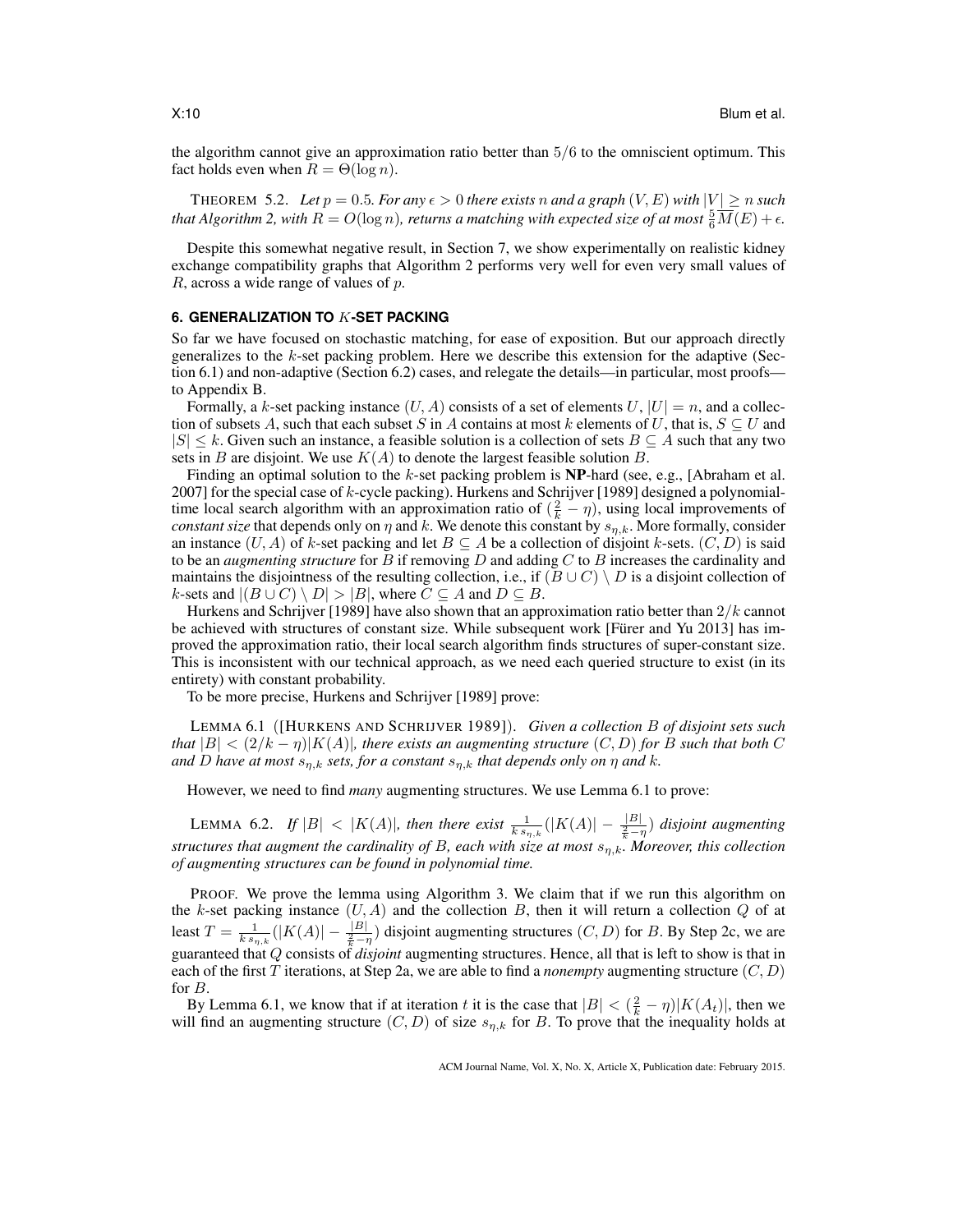Ignorance is Almost Bliss: Near-Optimal Stochastic Matching With Few Queries X:11

each iteration  $t \leq T$ , we first claim that for all t,

<span id="page-10-0"></span>
$$
|K(A_t)| \ge |K(A)| - (t - 1) \cdot k \cdot s_{\eta,k} \tag{3}
$$

We prove this by induction. The claim is clearly true for the base case of  $t = 1$ . For the inductive step, suppose it is true for t, then we know that  $|K(A_t)| \ge |K(A)| - (t-1) \cdot k \cdot s_{\eta,k}$ . At iteration t, the augmenting structure  $(C, D)$  can intersect with at most  $s_{\eta,k} \cdot k$  sets of  $K(A_t)$ . This is true since  $K(A_t)$  consists of *disjoint* sets, and the augmenting structure  $(C, D)$  is of size at most  $s_{\eta,k}$ . Hence, Step [2c](#page-10-3) reduces  $|K(A_t)|$  by at most  $k \cdot s_{\eta,k}$ . So,  $|K(A_{t+1})| \geq |K(A_t)| - k \cdot s_{\eta,k}$ . Combining the two inequalities,  $|K(A_t)| \ge |K(A)| - (t-1) \cdot k \cdot s_{\eta,k}$  and  $|K(A_{t+1})| \ge |K(A_t)| - k \cdot s_{\eta,k}$ , we have  $|K(A_{t+1})| \geq |K(A)| - t \cdot k \cdot s_{\eta,k}$ . This establishes Equation [\(3\)](#page-10-0).

We conclude that if the for-loop adds *non-empty* augmenting structures only for the first t rounds, it must be the case that  $|B| \geq (\frac{2}{k} - \eta)|K(A_{t+1})|$ , and therefore  $|B| \geq (\frac{2}{k} - \eta)(|K(A)| - t \cdot k \cdot s_{\eta,k})$ which implies that  $t \geq \frac{1}{k s_{\eta,k}}(|K(A)| - \frac{|B|}{\frac{2}{k} - \eta}).$ 

<span id="page-10-2"></span>Algorithm 3 FINDING CONSTANT-SIZE DISJOINT AUGMENTING STRUCTURES FOR k-SETS **Input:** k-set packing instance  $(U, A)$  and a collection  $B \subseteq A$  of disjoint sets. **Output:** Collection  $Q$  of disjoint augmenting structures  $(C, D)$  for  $B$ . **Parameter:**  $s_{\eta,k}$  (the desired maximum size of the augmenting structures) Algorithm:

(1) Initialize  $A_1 \leftarrow A$  and  $Q \leftarrow \phi$  (empty set).

<span id="page-10-4"></span>(2) For  $t = 1, \dots, |A|$ 

(a) Find an augmenting structure  $(C, D)$  of size  $s_{\eta,k}$  for B on the k-set instance  $(U, A_t)$ .

(b) Add  $(C, D)$  to  $Q$ . (If C is an empty set, break out of the loop.)

<span id="page-10-3"></span>(c) Set  $A_{t+1}$  to be  $A_t$  minus the collection C and any set in  $A_t \setminus B$  that intersects with C.

### <span id="page-10-1"></span>**6.1. Adaptive algorithm for** k**-set packing**

Turning to the stochastic version of the problem, given  $(U, A)$ , let  $A_p$  be a random subset of A where each set from A is included in  $A_p$  independently with probability p. We then define  $\overline{K}(A)$  to be  $\mathbb{E}[|K(A_p)|]$ , where the expectation is taken over the random draw  $A_p$ . Similarly to the matching setting, this is the omniscient optimum—our benchmark.

We extend the ideas introduced earlier in the paper for matching, together with Lemma [6.2](#page-9-1) and additional ingredients, to obtain the following result for the adaptive problem.

<span id="page-10-5"></span>THEOREM 6.3. *There exists an adaptive polynomial-time algorithm that, given a* k*-set instance*  $(U, A)$  and  $\epsilon > 0$ , uses  $O(1)$  rounds and  $O(n)$  queries overall, and returns a set  $B_R$  whose expected *cardinality is at least a*  $(1 - \epsilon) \frac{2}{k}$  *fraction of*  $\overline{K}(A)$ *.* 

With an eye toward Theorem [6.3,](#page-10-5) Algorithm [4](#page-11-1) is a polynomial-time algorithm that can be used to find such a packing that approximates the omniscient optimum. In each round  $r$ , the algorithm maintains a feasible k-set packing  $B_r$  based on the k-sets that have been queried so far. It then computes a collection  $Q_r$  of disjoint, small augmenting structures with respect to the current solution  $B_r$ , where the augmenting structures are composed of sets that have not been queried so far. It issues queries to these augmenting structures, and uses those that are found to exist to augment the current solution. The augmented solution is fed into the next round.

Similarly to our matching results, for any element  $v \in U$ , the number of sets that it belongs to and are also queried is at most  $R$ . Indeed, in each of the  $R$  rounds, Algorithm [4](#page-11-1) issues queries to disjoint augmenting structures, and each augmenting structure includes at most one set per element.

<sup>(3)</sup> Output Q.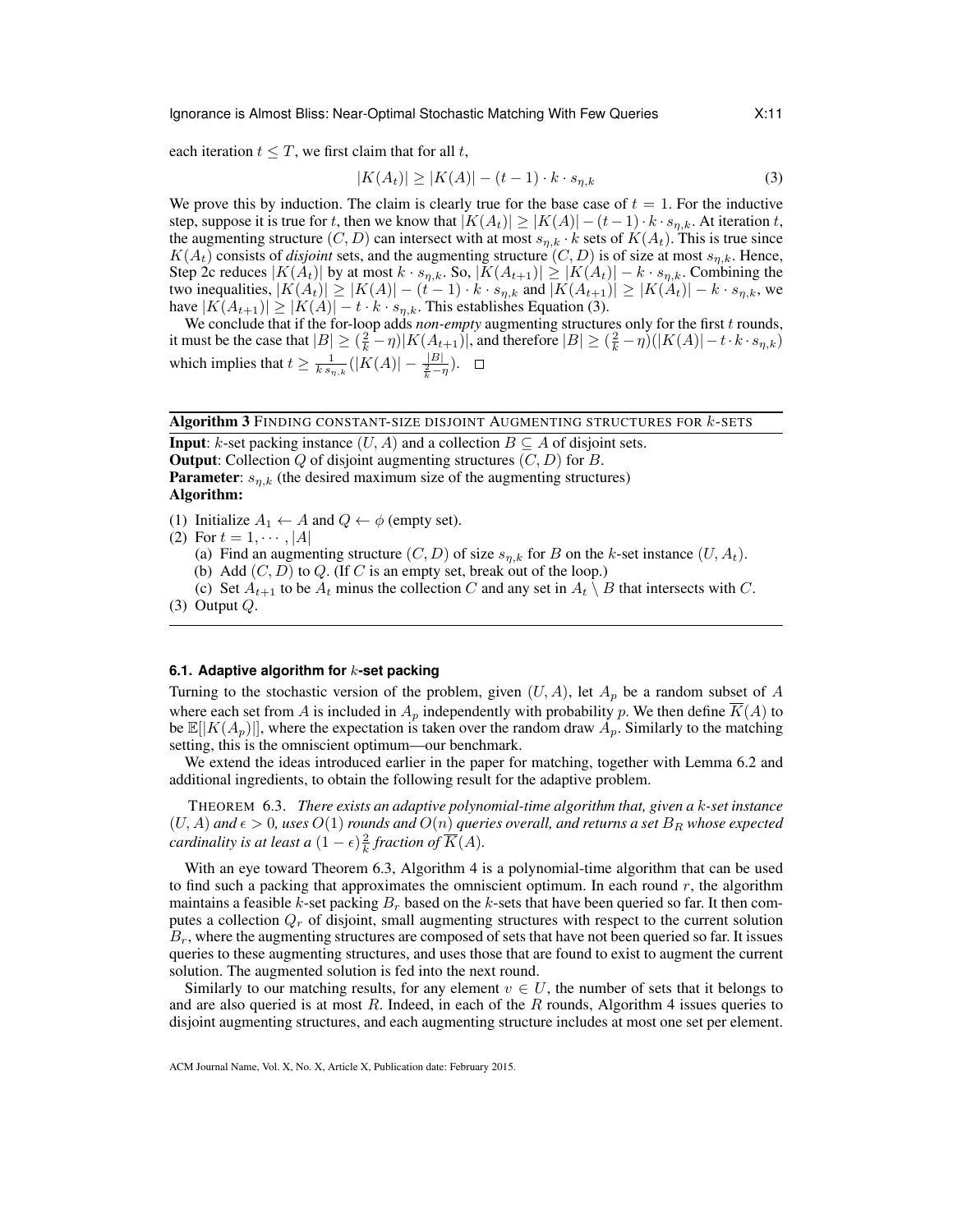Algorithm 4 ADAPTIVE ALGORITHM FOR STOCHASTIC k-SET PACKING

<span id="page-11-1"></span>**Input:** A k-set instance  $(U, A)$ , and  $\epsilon > 0$ .

**Parameters:**  $\eta = \frac{\epsilon}{k}$  and  $R = \frac{(\frac{2}{k} - \eta) k s_{\eta,k}}{p^{s_{\eta,k}}} \log(\frac{2}{\epsilon})$  (For a  $(1 - \epsilon)(\frac{2}{k})$ -approximation) Algorithm:

- (1) Initialize  $r \leftarrow 1, B_0 \leftarrow \emptyset$  and  $A_1 \leftarrow A$ .
- <span id="page-11-4"></span>(2) For  $r = 1, ..., R$ , do
	- (a) Initialize  $B_r$  to  $B_{r-1}$ .
	- (b) Let  $Q_r$  be the set of augmenting structures given by Algorithm [3](#page-10-2) on the input consisting of the k-set packing instance  $(U, A_r)$ , the collection  $B_r$ , and the parameter  $s_{n,k}$ .
	- (c) For each augmenting structure  $(C, D) \in Q_r$ . i. Query all sets in C.
		- ii. If all the sets of C exist, augment the current solution:  $B_r \leftarrow (B_r \setminus D) \cup C$ .
	- (d) Set  $A_{r+1}$  to be  $A_r$  after removing queried sets that were found not to exist.

# <span id="page-11-0"></span>**6.2. Non-adaptive algorithm for** k**-set packing**

Once again, when going from the adaptive case to the non-adaptive case, the fraction of the omniscient optimum that we can obtain becomes significantly worse.

<span id="page-11-3"></span>THEOREM 6.4. *There exists a non-adaptive polynomial-time algorithm that, given a* k*-set instance*  $(U, A)$  *and*  $\epsilon > 0$ , *uses*  $O(n)$  *queries overall and returns a k-set packing with expected cardinality*  $(1 - \epsilon) \frac{(2/k)^2}{2/k+1} \overline{K}(A)$ *.* 

We present such a polynomial-time non-adaptive algorithm, Algorithm [5,](#page-11-2) that proceeds as follows. For  $R$  rounds, at every round, using the local improvement algorithm of [Hurkens and Schrijver](#page-17-1) [\[1989\]](#page-17-1), we find a  $(\frac{2}{k} - \eta)$ -approximate solution to the k-set instance and remove it. Then, we query every set that is included in these  $R$  solutions. We show that the expected cardinality of the maximum packing on the chosen sets is a  $(1 - \epsilon) \frac{(2/k)^2}{2/k+1}$  approximation of the expected optimal packing. As usual, it is easy to see that  $O(n)$  queries are issued overall.

# Algorithm 5 NON-ADAPTIVE ALGORITHM FOR STOCHASTIC k-SET PACKING

<span id="page-11-2"></span>**Input:** A k-set packing instance  $(U, A)$ , and  $\epsilon > 0$ . **Parameters:**  $\eta = \frac{\epsilon}{2k}$  and  $R = \frac{(\frac{2}{k} - \eta) k s_{\eta,k}}{p^{s_{\eta,k}}} \log(\frac{2}{\epsilon})$ . (For  $(1 - \epsilon) \frac{(2/k)^2}{2/k + 1}$ -approximation) Algorithm:

- (1) Let  $B_0 \leftarrow \emptyset$ .
- (2) For  $r = 1, ..., R$ , do
	- (a)  $O_r \leftarrow$  a  $(\frac{2}{k} \eta)$ -approximate solution to the k-set instance  $(U, A \setminus \bigcup_{i=1}^{r-1} B_i)$ .  $(O_r$  is found using the local improvement algorithm of [Hurkens and Schrijver](#page-17-1) [\[1989\]](#page-17-1).)
	- (b) Set  $B_r \leftarrow B_{r-1} \cup O_r$ .
- <span id="page-11-5"></span>(3) Query the sets in  $O_1$ , and assign  $Q_1$  to be the sets that are found to exist.
- <span id="page-11-6"></span>(4) For  $r = 2, \dots, R$ , do
	- (a) Find augmenting structures in  $O_r$  that augment  $Q_{r-1}$ . This is achieved by giving the instance  $(U, Q_{r-1} \cup O_r)$  and solution  $Q_{r-1}$  as input (with parameter  $s_{\eta,k}$ ) to Algorithm [3.](#page-10-2)
	- (b) Query all the augmenting structures in  $O_r$ , and augment  $Q_{r-1}$  with the ones that are found to exist. Call the augmented solution  $Q_r$ .
- (5) Output  $Q_R$ .

<sup>(3)</sup> Return  $B_R$ .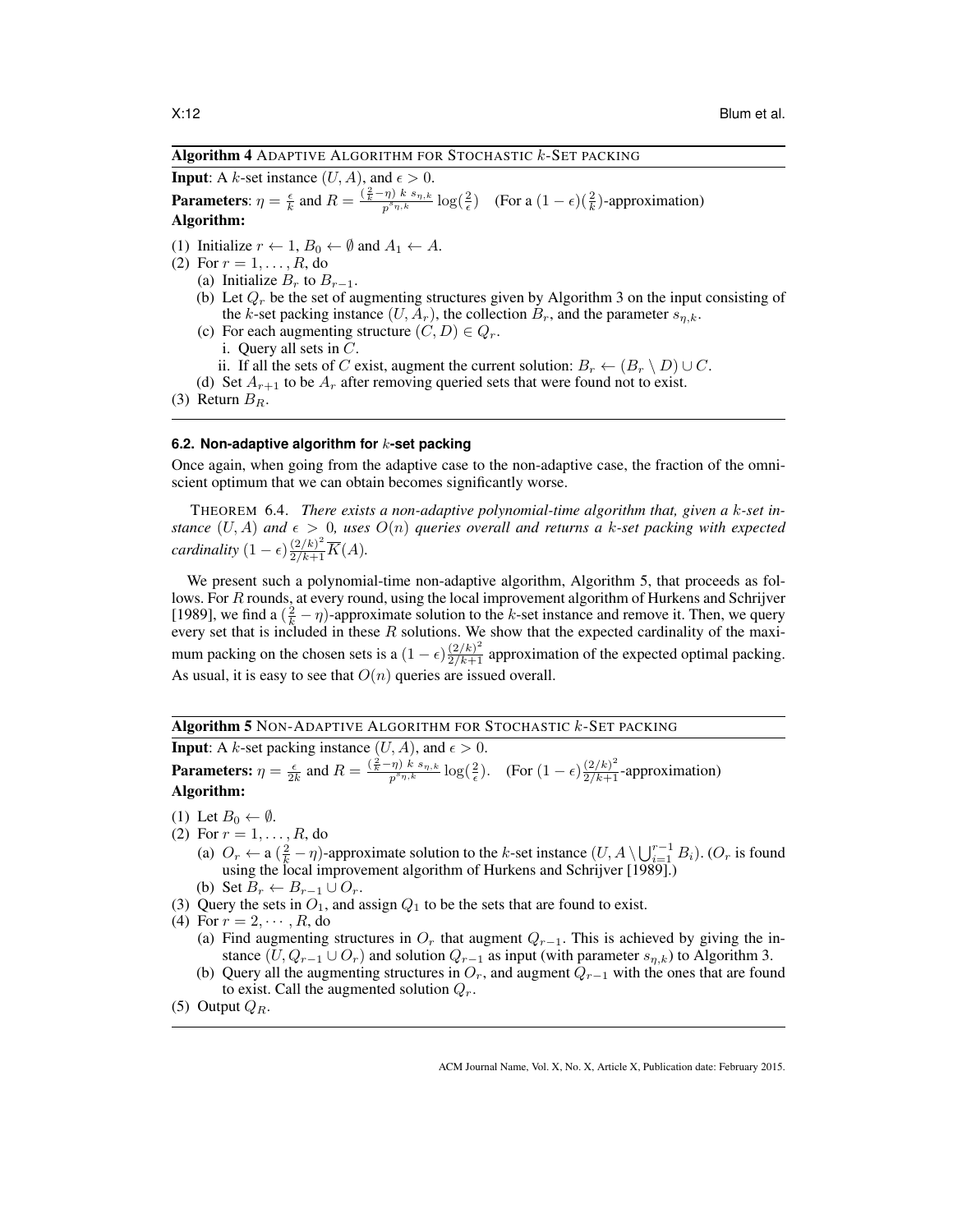Importantly, the statements of Theorems [4.1](#page-6-2) and [5.1](#page-8-1) are special cases of the statements of The-orems [6.3](#page-10-5) and [6.4,](#page-11-3) respectively, for  $k = 2$ , although on a technical level the  $k = 2$  case must be handled separately (as we did, with less cumbersome terminology and technical constructions than in the general  $k$ -set packing setting).

# <span id="page-12-0"></span>**7. EXPERIMENTAL RESULTS ON KIDNEY EXCHANGE COMPATIBILITY GRAPHS**

In this section, we support our theoretical results with empirical simulations from two kidney exchange compatibility graph distributions. The first distribution, due to [Saidman et al.](#page-17-14) [\[2006\]](#page-17-14), was designed to mimic the characteristics of a nationwide exchange in the United States in steady state. Fielded kidney exchanges have not yet reached that point, though; with this in mind, we also include results on *real* kidney exchange compatibility graphs drawn from the first 169 match runs of the UNOS nationwide kidney exchange. While these two families of graphs differ substantially, we find that even a small number  $R$  of non-adaptive rounds, followed by a single period during which only those edges selected during the  $R$  rounds are queried, results in large gains relative to the omniscient matching.

As is common in the kidney exchange literature, in the rest of this section we will loosely use the term "matching" to refer to both 2-set packing (equivalent to the traditional definition of matching, where two vertices connected by directed edges are translated to two vertices connected by a single undirected edge) and  $k$ -set packing, possibly with the inclusion of altruist-initiated chains.

This section does not directly test the algorithms presented in this paper. For the 2-cycles-only case, we do directly implement Algorithm [2.](#page-8-0) However, for the cases involving longer cycles and/or chains, we do not restrict ourselves to polynomial time algorithms (unlike in the theory part of this paper), instead choosing to optimally solve matching problems using integer programming during each round, as well as for the final matching and for the omniscient benchmark matching. This decision is informed by the current practice in kidney exchange, where computational resources are much less of a problem than human or monetary resources (of which the latter two are necessary for querying edges).

In our experiments, the planning of which edges to query proceeds in rounds as follows. Each round of matching calls as a subsolver the matching algorithm presented by [Dickerson et al.](#page-17-2) [\[2013\]](#page-17-2), which includes edge failure probabilities in the optimization objective to provide a maximum discounted utility matching. The set of cycles and chains present in a round's discounted matching are added to a set of edges to query, and then those cycles and chains are constrained from appearing in future rounds. After all rounds are completed, this set of edges is queried, and a final maximum discounted utility matching is compared against an omniscient matching that knows the set of non-failing edges up front.

# <span id="page-12-1"></span>**7.1. Experiments on dense generated graphs due to [Saidman et al.](#page-17-14) [\[2006\]](#page-17-14)**

We begin by looking at graphs drawn from a distribution due to [Saidman et al.](#page-17-14) [\[2006\]](#page-17-14), hereafter referred to as "the Saidman generator." This generator takes into account the blood types of patients and donors (such that the distribution is drawn from the general United States population), as well as three levels of PRA and various other medical characteristics of patients and donors that may affect the existence of an edge. Fielded kidney exchanges currently do not uniformly sample their pairs from the set of all needy patients and able donors in the US, as assumed by the Saidman generator; rather, exchanges tend to get hard-to-match patients who have not received an organ through other means. Because of this, the Saidman generator tends to produce compatibility graphs that are significantly denser than those seen in fielded kidney exchanges today (see, e.g., [\[Ashlagi](#page-16-12) [et al. 2011,](#page-16-12) [2013\]](#page-16-13)).

Figure [2](#page-13-0) presents the fraction of the omniscient objective achieved by  $R \in \{0, 1, \ldots, 5\}$  nonadaptive rounds of edge testing for generated graphs with 250 patient-donor pairs and no altruistic donors, constrained to 2-cycles only (left) and both 2- and 3-cycles (right). Note that the case  $R = 0$ corresponds to no edge testing, where a maximum discounted utility matching is determined by the optimizer and then compared directly to the omniscient matching. The x-axis varies the uniform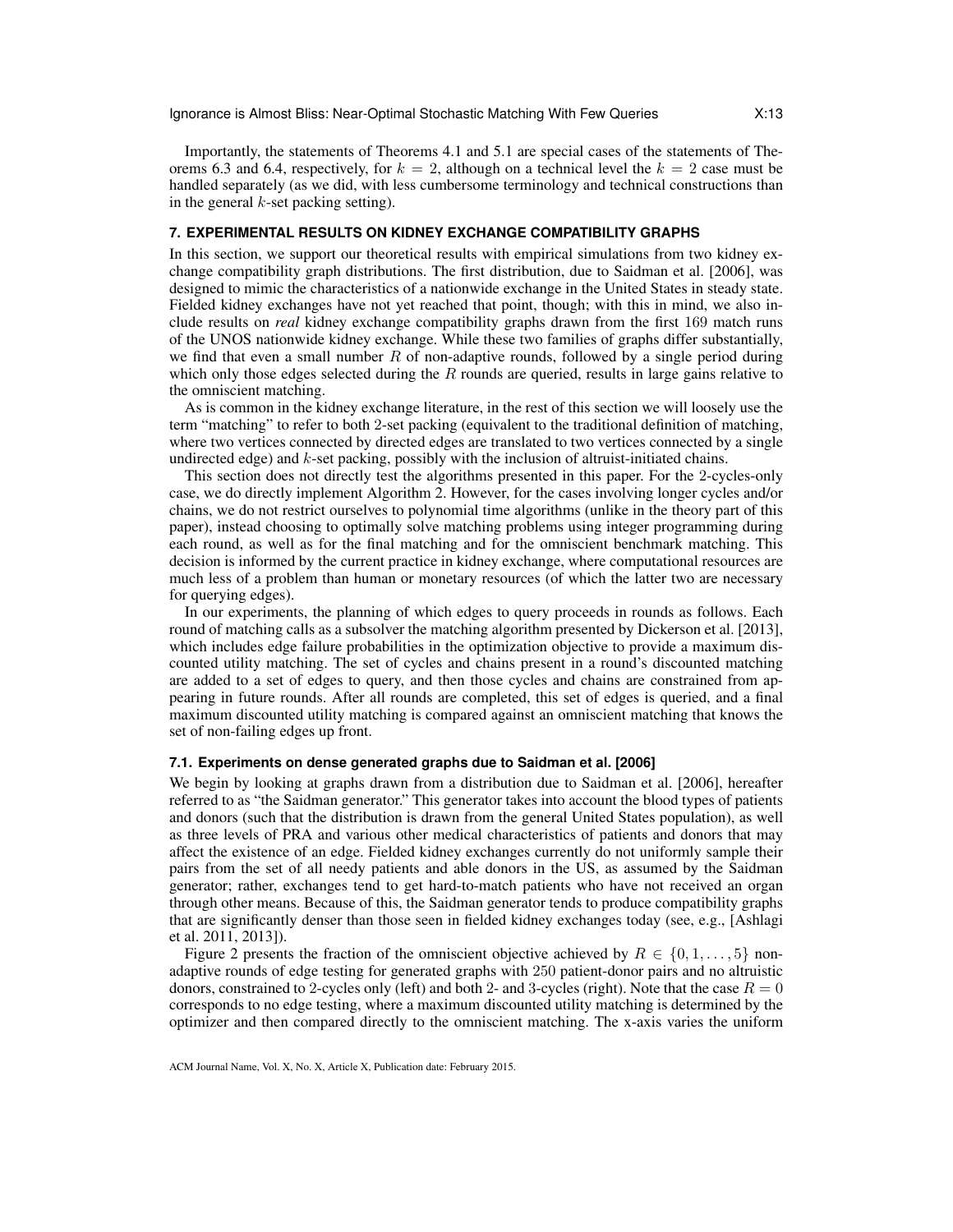edge failure rate f from 0.0, where edges do not fail, to 0.9, where edges only succeed with a  $10\%$ probability. Given an edge failure rate of f in the figures below, we can translate to the  $p$  used in the theoretical section of the paper as follows: 2-cycles exists with probability  $p_{2\text{-cycle}} = (1 - f)^2$ , while a 3-cycle exists with  $p_{3-cycle} = (1-f)^3$ . For example, in the case of  $f = 0.9$ , a 3-cycle exists with very low probability  $p = 0.001$ .



<span id="page-13-0"></span>Fig. 2. Saidman generator graphs constrained to 2-cycles only (left) and both 2- and 3-cycles (right).

The utility of even a small number of edge queries is evident in Figure [2.](#page-13-0) Just a single round of testing  $(R = 1)$  results in 50.6% of omniscient—compared to just 29.8% with no edge testing—for edge failure probability  $f = 0.5$  in the 2-cycle case, and there are similar gains in the 2- and 3-cycle case. For the same failure rate, setting  $R = 5$  captures 84.0% of the omnsicient 2-cycle matching and 69.3% in the 2- and 3-cycle case—compared to just 22.2% when no edges are queried. Interestingly, we found no statistical difference between non-adaptive and adaptive matching on these graphs.

## <span id="page-13-1"></span>**7.2. Experiments on real match runs from the UNOS nationwide kidney exchange**

We now analyze the effect of querying a small number of edges per vertex on graphs drawn from the real world. Specifically, we use the first 169 match runs of the UNOS nationwide kidney exchange, which began matching in October 2010 on a monthly basis and now includes 143 transplant centers—that is, 60% of the centers in the U.S.—and performs match runs twice per week. These graphs, as with other fielded kidney exchanges [\[Ashlagi et al. 2013\]](#page-16-13), are substantially less dense than those produced by the Saidman generator. This disparity between generated and real graphs has led to different theoretical results (e.g., efficient matching does not require long chains in a deterministic dense model [\[Ashlagi and Roth 2014;](#page-16-1) [Dickerson et al. 2012b\]](#page-17-15) but does in a sparse model [\[Ashlagi et al. 2011\]](#page-16-12)) and empirical results (both in terms of match composition and experimental tractability [\[Constantino et al. 2013;](#page-16-14) [Glorie et al. 2014;](#page-17-16) [Anderson et al. 2015b\]](#page-16-7)) in the past—a trend that continues here.

Figure [3](#page-14-0) shows the fraction of the omniscient 2-cycle and 2-cycle with chains match size achieved by using only 2-cycles or both 2-cycles and chains and some small number of non-adaptive edge query rounds  $R \in \{0, 1, \ldots, 5\}$ . For each of the 169 pre-test compatibility graphs and each of edge failure rates, 50 different ground truth compatibility graphs were generated. Chains can partially execute; that is, if the third edge in a chain of length 3 fails, then we include all successful edges (in this case, 2 edges) until that point in the final matching. More of the omniscient matching is achieved (even for the  $R = 0$  case) on these real-world graphs than on those from the Saidman generator presented in Section [7.1.](#page-12-1) Still, the gain realized even by a small number of edge query rounds is stark, with  $R = 5$  achieving over 90% of the omniscient objective for every failure rate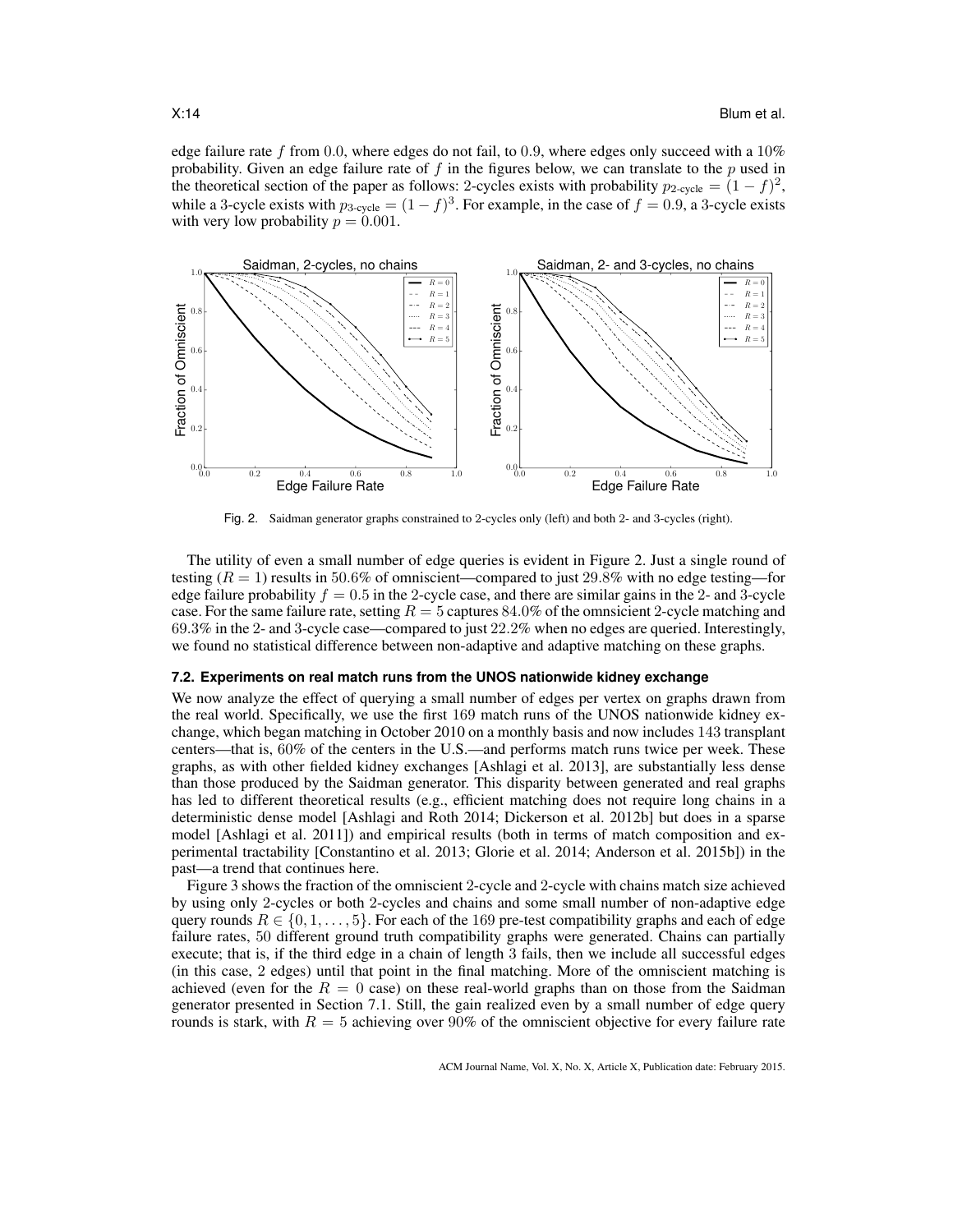in the 2-cycles-only case, and over 75% of the omniscient objective when chains are included (and typically much more).



<span id="page-14-0"></span>Fig. 3. Real UNOS match runs constrained to 2-cycles (left) and both 2-cycles and chains (right).

Figure [4](#page-14-1) expands these results to the case with 2- and 3-cycles, both without and with chains. Slightly less of the omniscient matching objective is achieved across the board, but the overall increases due to  $R \in \{1, \ldots, 5\}$  non-adaptive rounds of testing is once again prominent. Interestingly, we did not see a significant difference in results for adaptive and non-adaptive edge testing on the UNOS family of graphs, either.



<span id="page-14-1"></span>Fig. 4. Real UNOS match runs with 2- and 3-cycles and no chains (left) and with chains (right).

We provide additional experimental results in Appendix [D.](#page-26-0) Code to replicate all experiments is available at [https://github.com/JohnDickerson/KidneyExchange;](https://github.com/JohnDickerson/KidneyExchange) this codebase includes graph generators but, due to privacy concerns, does not include the real match runs from the UNOS exchange.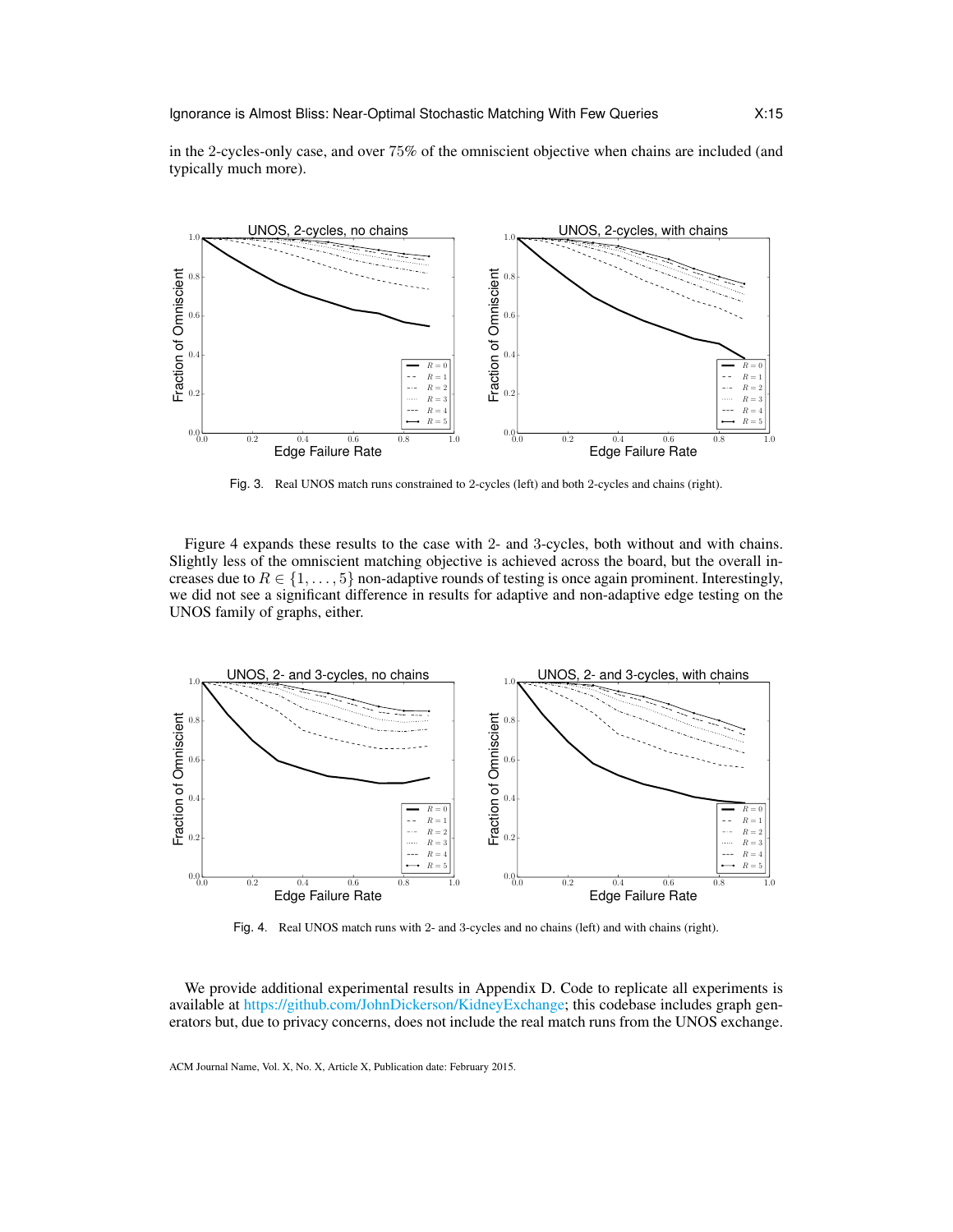# **8. CONCLUSIONS & FUTURE RESEARCH**

In this paper, we addressed stochastic matching and its generalization to  $k$ -set packing from both a theoretical and experimental point of view. For the stochastic matching problem, we designed an *adaptive* algorithm that queries only a constant number of edges per vertex and achieves a  $(1 - \epsilon)$ fraction of the omniscient solution, for an arbitrarily small  $\epsilon > 0$ —and performs the queries in only a constant number of rounds. We complemented this result with a *non-adaptive* algorithm that achieves a  $(0.5 - \epsilon)$  fraction of the omniscient optimum.

We then extended our results to the more general problem of*stochastic* k*-set packing* by designing an adaptive algorithm that achieves a  $(\frac{2}{k} - \epsilon)$  fraction of the omniscient optimal solution, again with only  $\tilde{O}(1)$  queries per element. This guarantee is quite close to the best known polynomial-time approximation ratio of  $\frac{3}{k+1} - \epsilon$  for the standard *non-stochastic* setting [\[Furer and Yu 2013\]](#page-17-0).

We adapted these algorithms to the kidney exchange problem and, on both generated and real data from the first 169 runs of the UNOS US nationwide kidney exchange, explored the effect of a small number of edge query rounds on matching performance. In both cases—but especially on the real data—a very small number of non-adaptive edge queries per donor-patient pair results in large gains in expected successful matches across a wide range of edge failure probabilities.

#### <span id="page-15-0"></span>**8.1. Open theoretical problems**

Two main open theoretical problems remain open. First, our *adaptive* algorithm for the matching setting achieves a  $(1 - \epsilon)$ -approximation in  $O(1)$  rounds and using  $O(1)$  queries per vertex. Is there a *non-adaptive algorithm* that achieves the same guarantee? Such an algorithm would make the practical message of the theoretical results even more appealing: instead of changing the *status quo* in two ways—more rounds of crossmatch tests, more tests per patient—we would only need to change it in the latter way.

Second, for the case of k-set packing, we achieve a  $(\frac{2}{k} - \epsilon)$ -approximation using  $O(n)$  queries—in polynomial time. In kidney exchange, however, our scarcest resource is crossmatch tests; computational hardness is circumvented daily, through integer programming techniques [\[Abraham et al.](#page-16-11) [2007\]](#page-16-11). Is there an exponential-time adaptive algorithm for k-set packing that requires  $O(1)$  rounds and  $O(n)$  queries, and achieves a  $(1 - \epsilon)$ -approximation to the omniscient optimum? A positive answer would require a new approach, because ours is inherently constrained to constant-size augmenting structures, which cannot yield an approximation ratio better than  $\frac{2}{k} - \epsilon$ , even if we could compute optimal solutions to  $k$ -set packing [\[Hurkens and Schrijver 1989\]](#page-17-1).

#### <span id="page-15-1"></span>**8.2. Discussion of policy implications of experimental results**

Policy decisions in kidney exchange have been linked to economic and computational studies since before the first large-scale exchange was fielded in 2003–2004 [\[Roth et al. 2004,](#page-17-17) [2005\]](#page-17-18). A feedback loop exists between the reality of fielded exchanges—now not only in the United States but internationally as well—and the theoretical and empirical models that inform their operation, such that the latter has grown substantially closer to accurately representing the former in recent years. That said, many gaps still exist between the mathematical models used in kidney exchange studies and the systems that actually provide matches on a day-to-day basis.

More accurate models are often not adopted quickly, if at all, by exchanges. One reason for this is complexity—and not in the computational sense. Humans—doctors, lawyers, and other policymakers who are not necessarily versed in optimization or theoretical economics and computer science—and the organizations they represent rightfully wish to understand the workings of an exchange's matching policy. The techniques described in this paper are particularly exciting in that they are quite easy to explain in accessible language. At a high level, we are proposing to test some small number of promising potential matches for some subset of patient-donor pairs in a pool. As Section [7.2](#page-13-1) shows, even a *single* extra edge test per pair will produce substantially better results. Furthermore, these extra edge tests can be performed entirely in parallel if an exchange decides on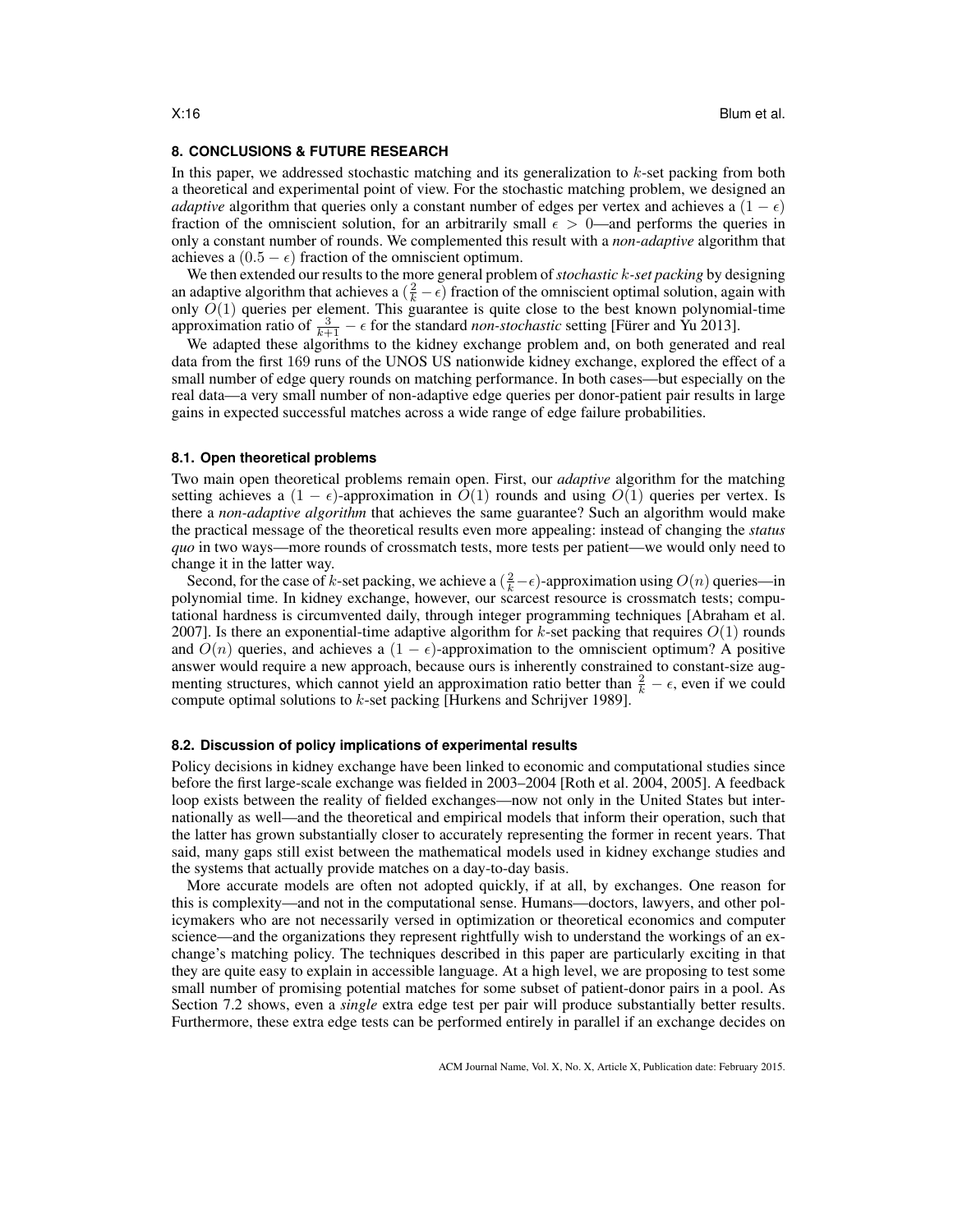a non-adaptive testing strategy (which we showed is quite effective), so the temporal cost to waiting time between a match run and transplant event would be minimal compared to the status quo.

Clearly, more extensive studies would need to be undertaken before an exact policy recommendation could be made. These studies could take factors like the monetary cost of an extra crossmatch test or variability in testing prowess across different medical laboratories into account explicitly during the optimization process. Furthermore, various prioritization schemes could be implemented to help, for example, hard-to-match pairs find a feasible match by assigning them a higher edge query budget than easier-to-match pairs. The positive theoretical results presented in this paper, combined with the promising experimental results on real data, provide a firm basis and motivation for this type of policy analysis.

# **REFERENCES**

- <span id="page-16-11"></span>ABRAHAM, D. J., BLUM, A., AND SANDHOLM, T. 2007. Clearing algorithms for barter exchange markets: Enabling nationwide kidney exchanges. In *Proceedings of the 8th ACM Conference on Electronic Commerce (EC)*. 295–304.
- <span id="page-16-3"></span>ADAMCZYK, M. 2011. Improved analysis of the greedy algorithm for stochastic matching. *Information Processing Letters 111,* 15, 731–737.
- <span id="page-16-8"></span>AKBARPOUR, M., LI, S., AND GHARAN, S. O. 2014. Dynamic matching market design. In *Proceedings of the ACM Conference on Economics and Computation (EC)*. 355.
- <span id="page-16-9"></span>ANDERSON, R., ASHLAGI, I., GAMARNIK, D., AND KANORIA, Y. 2015a. A dynamic model of barter exchange. In *Proceedings of the 26th Annual ACM-SIAM Symposium on Discrete Algorithms (SODA)*. 1925–1933.
- <span id="page-16-7"></span>ANDERSON, R., ASHLAGI, I., GAMARNIK, D., AND ROTH, A. E. 2015b. Finding long chains in kidney exchange using the traveling salesman problem. *Proceedings of the National Academy of Sciences 112,* 3, 663–668.
- <span id="page-16-6"></span>ASADPOUR, A., NAZERZADEH, H., AND SABERI, A. 2008. Stochastic submodular maximization. In *Proceedings of the 4th International Workshop on Internet and Network Economics (WINE)*. 477–489.
- <span id="page-16-12"></span>ASHLAGI, I., GAMARNIK, D., REES, M. A., AND ROTH, A. E. 2011. The need for (long) chains in kidney exchange. Manuscript.
- <span id="page-16-13"></span>ASHLAGI, I., JAILLET, P., AND MANSHADI, V. H. 2013. Kidney exchange in dynamic sparse heterogenous pools. In *Proceedings of the 14th ACM Conference on Electronic Commerce (EC)*.  $25 - 26.$
- <span id="page-16-1"></span>ASHLAGI, I. AND ROTH, A. 2014. Free riding and participation in large scale, multi-hospital kidney exchange. *Theoretical Economics*. Forthcoming; preliminary version in EC'11.
- <span id="page-16-10"></span>AWASTHI, P. AND SANDHOLM, T. 2009. Online stochastic optimization in the large: Application to kidney exchange. In *Proceedings of the 21st International Joint Conference on Artificial Intelligence (IJCAI)*. 405–411.
- <span id="page-16-4"></span>BANSAL, N., GUPTA, A., LI, J., MESTRE, J., NAGARAJAN, V., AND RUDRA, A. 2012. When LP is the cure for your matching woes: Improved bounds for stochastic matchings. *Algorithmica 63,* 4, 733–762.
- <span id="page-16-5"></span>BLUM, A., GUPTA, A., PROCACCIA, A. D., AND SHARMA, A. 2013. Harnessing the power of two crossmatches. In *Proceedings of the 14th ACM Conference on Electronic Commerce (EC)*. 123–140.
- <span id="page-16-0"></span>BOLLOBÁS, B. 2001. *Random Graphs* 2nd Ed. Cambridge University Press.
- <span id="page-16-2"></span>CHEN, N., IMMORLICA, N., KARLIN, A. R., MAHDIAN, M., AND RUDRA, A. 2009. Approximating matches made in heaven. In *Proceedings of the 36th International Colloquium on Automata, Languages and Programming (ICALP)*. 266–278.
- <span id="page-16-14"></span>CONSTANTINO, M., KLIMENTOVA, X., VIANA, A., AND RAIS, A. 2013. New insights on integerprogramming models for the kidney exchange problem. *European Journal of Operational Research 231,* 1, 57–68.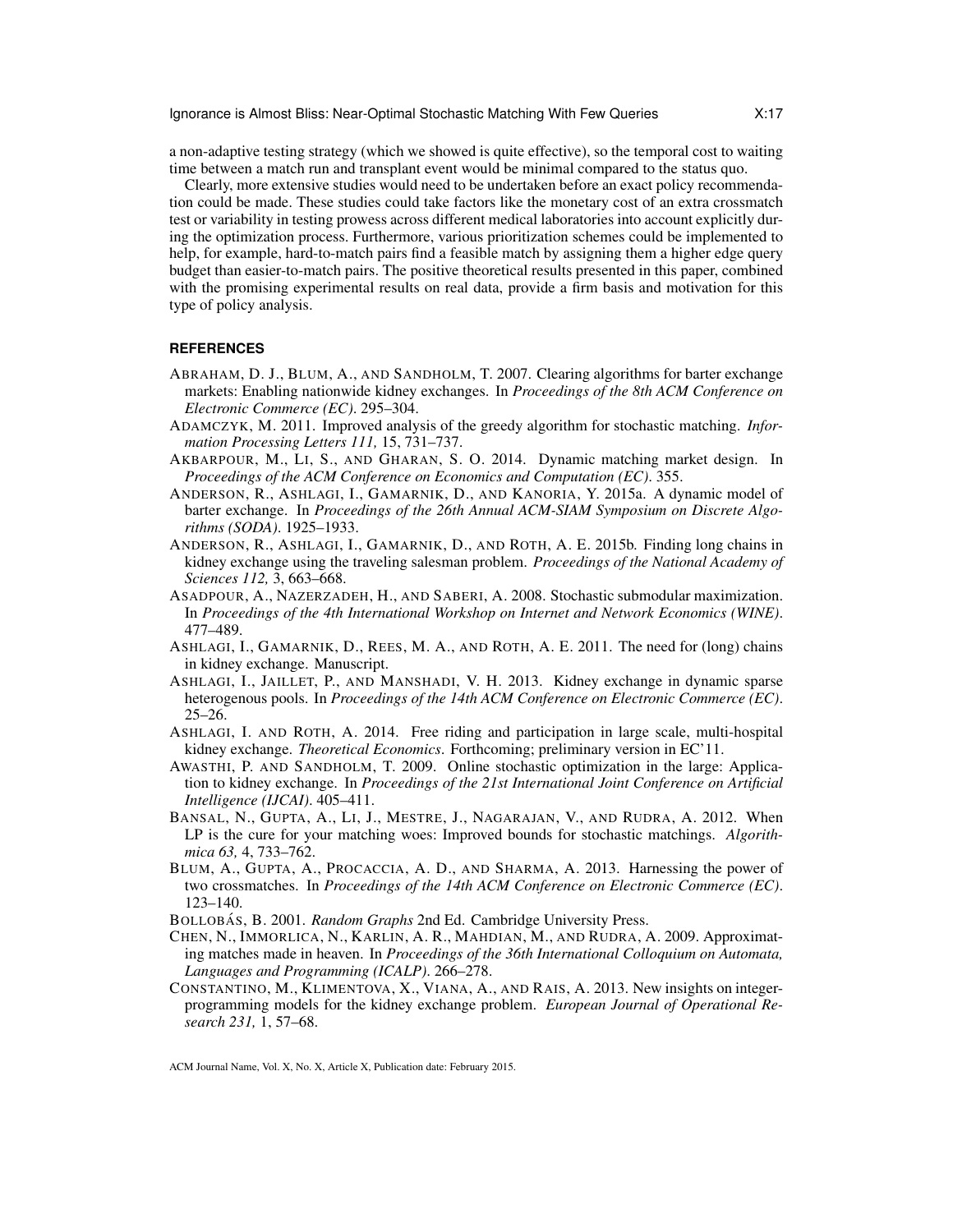- <span id="page-17-6"></span>COSTELLO, K. P., TETALI, P., AND TRIPATHI, P. 2012. Matching with commitment. In *Proceedings of the 39th International Colloquium on Automata, Languages and Programming (ICALP)*. 822–833.
- <span id="page-17-8"></span>DEAN, B. C., GOEMANS, M. X., AND VONDRAK, J. 2004. Approximating the stochastic knapsack problem: The benefit of adaptivity. In *Proceedings of the 45th Symposium on Foundations of Computer Science (FOCS)*. 208–217.
- <span id="page-17-12"></span>DICKERSON, J. P., PROCACCIA, A. D., AND SANDHOLM, T. 2012a. Dynamic matching via weighted myopia with application to kidney exchange. In *Proceedings of the 26th AAAI Conference on Artificial Intelligence (AAAI)*. 1340–1346.
- <span id="page-17-15"></span>DICKERSON, J. P., PROCACCIA, A. D., AND SANDHOLM, T. 2012b. Optimizing kidney exchange with transplant chains: Theory and reality. In *Proceedings of the 11th International Conference on Autonomous Agents and Multi-Agent Systems (AAMAS)*. 711–718.
- <span id="page-17-2"></span>DICKERSON, J. P., PROCACCIA, A. D., AND SANDHOLM, T. 2013. Failure-aware kidney exchange. In *Proceedings of the 14th ACM Conference on Electronic Commerce (EC)*. 323–340.
- <span id="page-17-13"></span>DICKERSON, J. P. AND SANDHOLM, T. 2015. FutureMatch: Combining human value judgments and machine learning to match in dynamic environments. In *Proceedings of the 29th AAAI Conference on Artificial Intelligence (AAAI)*.
- <span id="page-17-0"></span>FÜRER, M. AND YU, H. 2013. Approximate the  $k$ -set packing problem by local improvements. *CoRR abs/1307.2262*.
- <span id="page-17-16"></span>GLORIE, K. M., VAN DE KLUNDERT, J. J., AND WAGELMANS, A. P. M. 2014. Kidney exchange with long chains: An efficient pricing algorithm for clearing barter exchanges with branch-andprice. *Manufacturing & Service Operations Management 16,* 4, 498–512.
- <span id="page-17-5"></span>GOEL, G. AND TRIPATHI, P. 2012. Matching with our eyes closed. In *Proceedings of the 53rd Symposium on Foundations of Computer Science (FOCS)*. 718–727.
- <span id="page-17-9"></span>GUPTA, A., KRISHNASWAMY, R., NAGARAJAN, V., AND RAVI, R. 2012. Approximation algorithms for stochastic orienteering. In *Proceedings of the 23rd Annual ACM-SIAM Symposium on Discrete Algorithms (SODA)*. 1522–1538.
- <span id="page-17-7"></span>GUPTA, A. AND NAGARAJAN, V. 2013. A stochastic probing problem with applications. In *Proceedings of the 16th Conference on Integer Programming and Combinatorial Optimization (IPCO)*. 205–216.
- <span id="page-17-1"></span>HURKENS, C. A. J. AND SCHRIJVER, A. 1989. On the size of systems of sets every t of which have an SDR, with an application to the worst-case ratio of heuristics for packing problems. *SIAM Journal on Discrete Mathematics 2,* 1, 68–72.
- <span id="page-17-3"></span>LEISHMAN, R., FORMICA, R., ANDREONI, K., FRIEDEWALD, J., SLEEMAN, E., MONSTELLO, C., STEWART, D., AND SANDHOLM, T. 2013. The Organ Procurement and Transplantation Network (OPTN) Kidney Paired Donation Pilot Program (KPDPP): Review of current results. In *American Transplant Congress (ATC)*. Talk abstract.
- <span id="page-17-10"></span>MANLOVE, D. AND O'MALLEY, G. 2015. Paired and altruistic kidney donation in the UK: Algorithms and experimentation. *ACM Journal of Experimental Algorithmics*. To appear.
- <span id="page-17-17"></span>ROTH, A. E., SÖNMEZ, T., AND UNVER, M. U. 2004. Kidney exchange. *Quarterly Journal of Economics 119,* 2, 457–488.
- <span id="page-17-18"></span>ROTH, A. E., SÖNMEZ, T., AND ÜNVER, M. U. 2005. Pairwise kidney exchange. *Journal of Economic Theory 125*, 151–188.
- <span id="page-17-4"></span>ROTH, A. E., SÖNMEZ, T., AND ÜNVER, M. U. 2007. Efficient kidney exchange: Coincidence of wants in markets with compatibility-based preferences. *American Economic Review 97,* 3, 828–851.
- <span id="page-17-14"></span>SAIDMAN, S. L., ROTH, A. E., SÖNMEZ, T., ÜNVER, M. U., AND DELMONICO, F. L. 2006. Increasing the opportunity of live kidney donation by matching for two and three way exchanges. *Transplantation 81*, 773–782.
- <span id="page-17-11"></span>U¨ NVER, M. U. 2010. Dynamic kidney exchange. *Review of Economic Studies 77,* 1, 372–414.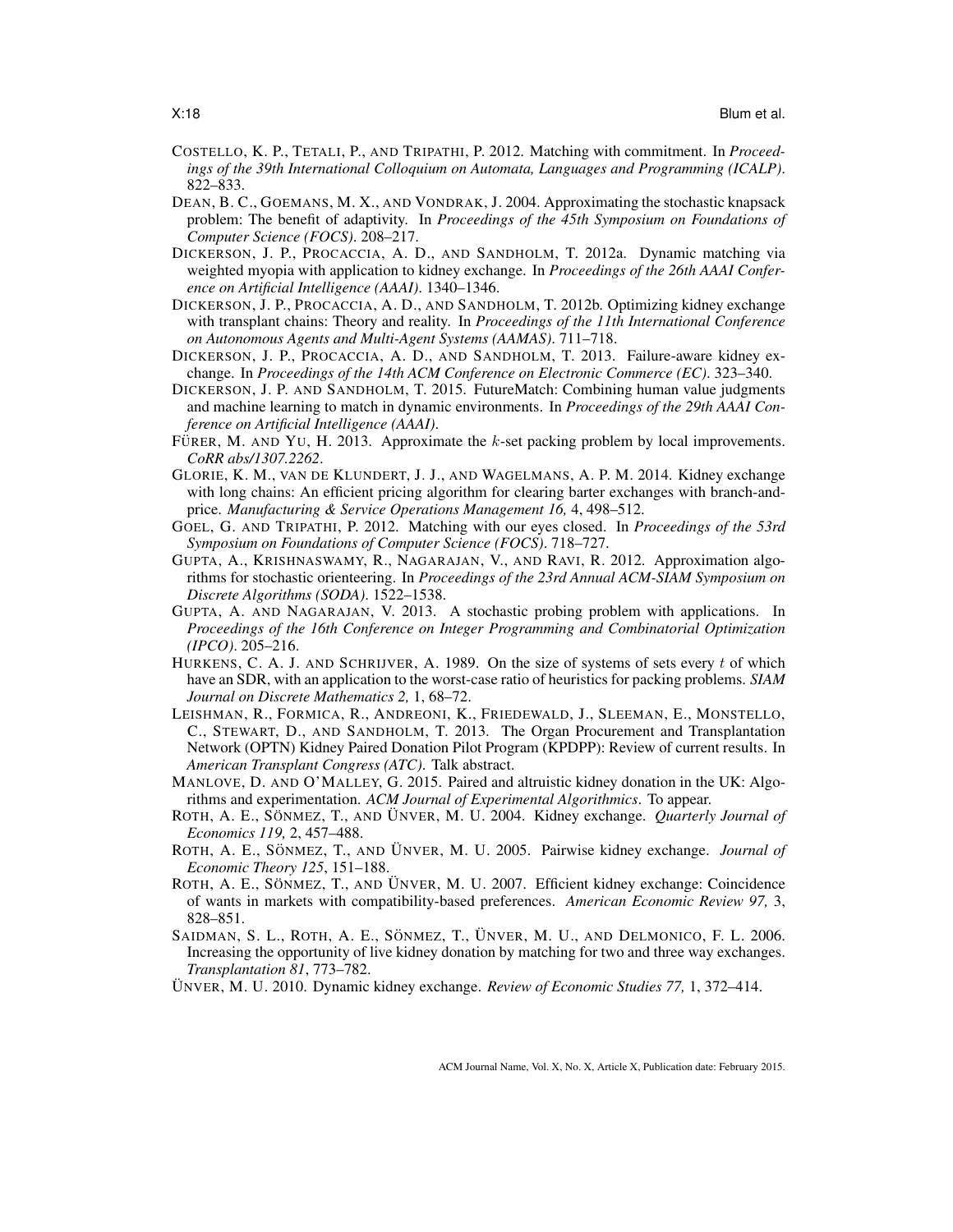# **Online Appendix to: Ignorance is Almost Bliss: Near-Optimal Stochastic Matching With Few Queries**

AVRIM BLUM, Carnegie Mellon University JOHN P. DICKERSON, Carnegie Mellon University NIKA HAGHTALAB, Carnegie Mellon University ARIEL D. PROCACCIA, Carnegie Mellon University TUOMAS SANDHOLM, Carnegie Mellon University ANKIT SHARMA, Solvvy

# <span id="page-18-0"></span>**A. MISSING PROOFS FROM SECTION 4**

# **A.1. Analysis of the Non-Adaptive Algorithm**

<span id="page-18-1"></span>LEMMA A.1. Let  $E_1$  be an arbitrary subset of edges of E, and let  $E_2 = E \setminus E_1$ . Then  $\overline{M}(E) \le$  $\overline{M}(E_1) + \overline{M}(E_2)$ .

PROOF. Let E' be an arbitrary subset of edges of E, and let  $E'_1 = E_1 \cap E'$  and  $E'_2 = E_2 \cap E'$ . We claim that  $|M(E')| \leq |M(E'_1)| + |M(E'_2)|$ . This is because if  $\hat{T}$  is the set of edges in a maximum matching in graph  $(V, E')$ , then clearly  $\overline{T} \cap E'_1$  and  $T \cap E'_2$  are valid matchings in  $E'_1$  and  $E'_2$  respectively, and thereby it follows that  $|M(E'_1)| \geq |T \cap E'_1|$  and  $|M(E'_2)| \geq |T \cap E'_2|$ , and hence  $|M(E')| \leq |M(E_1')| + |M(E_2')|$ . Expectation is a convex combination of the values of the outcomes. For every subset  $E'$  of edges in  $E$ , multiplying the above inequality by the probability that the outcome of the coin tosses on the edges of E is  $E'$ , and then summing the various inequalities, we get  $\overline{M}(E) \leq \overline{M}(E_1) + \overline{M}(E_2)$ .

In order to lower bound  $\overline{M}(W_R)$ , we first show that for any round r, either our current collection of edges has an expected matching size  $\overline{M}(W_{r-1})$  that compares well with  $\overline{M}(E)$ , or in round r, we have a significant increase in  $\overline{M}(W_r)$  over  $\overline{M}(W_{r-1})$ .

<span id="page-18-2"></span>LEMMA A.2. At any iteration  $r \in [R]$  of Algorithm [2](#page-8-0) and odd L, if  $\overline{M}(W_{r-1}) \le \overline{M}(E)/2$ , *then*

$$
\overline{M}(W_r) \ge \frac{\alpha}{2} \overline{M}(E) + (1 - \gamma) \overline{M}(W_{r-1}),
$$

*where*  $\gamma = p^{(L+1)/2} (1 + \frac{L+1}{2})$  *and*  $\alpha = p^{(L+1)/2}$ *.* 

PROOF. Define  $U = E \setminus W_{r-1}$ . Assume that  $M(W_{r-1}) \le M(E)/2$ . By Lemma [A.1,](#page-18-1) we know that  $\overline{M}(U) \ge \overline{M}(E) - \overline{M}(W_{r-1})$ . Hence,  $|O_r| = |M(U)| \ge \overline{M}(U) \ge \overline{M}(E) - \overline{M}(W_{r-1}) \ge$  $\overline{M}(E)/2$ .

In a thought experiment, say at the beginning of round r, we query the set  $W_{r-1}$  and let  $W'_{r-1}$  be the set of edges that are found to exist. By Lemma [4.2,](#page-6-1) there are at least  $|O_r| - (1 + \frac{2}{L+1})|M(W_{r-1}')|$ augmenting paths of length at most L in  $O_r\Delta M(W'_{r-1})$  that augment  $M(W'_{r-1})$ . Each of these paths succeeds with probability at least  $p^{(L+1)/2}$ . We have,

$$
\overline{M}(O_r \cup W'_{r-1}|W'_{r-1}) - |M(W'_{r-1})| \ge p^{(L+1)/2} \left( |O_r| - (1 + \frac{2}{L+1}) |M(W'_{r-1})| \right)
$$
  

$$
\ge p^{(L+1)/2} \left( \frac{1}{2} \overline{M}(E) - (1 + \frac{2}{L+1}) |M(W'_{r-1})| \right),
$$

c 2015 ACM 0000-0000/2015/02-ARTX \$15.00

DOI:http://dx.doi.org/10.1145/0000000.0000000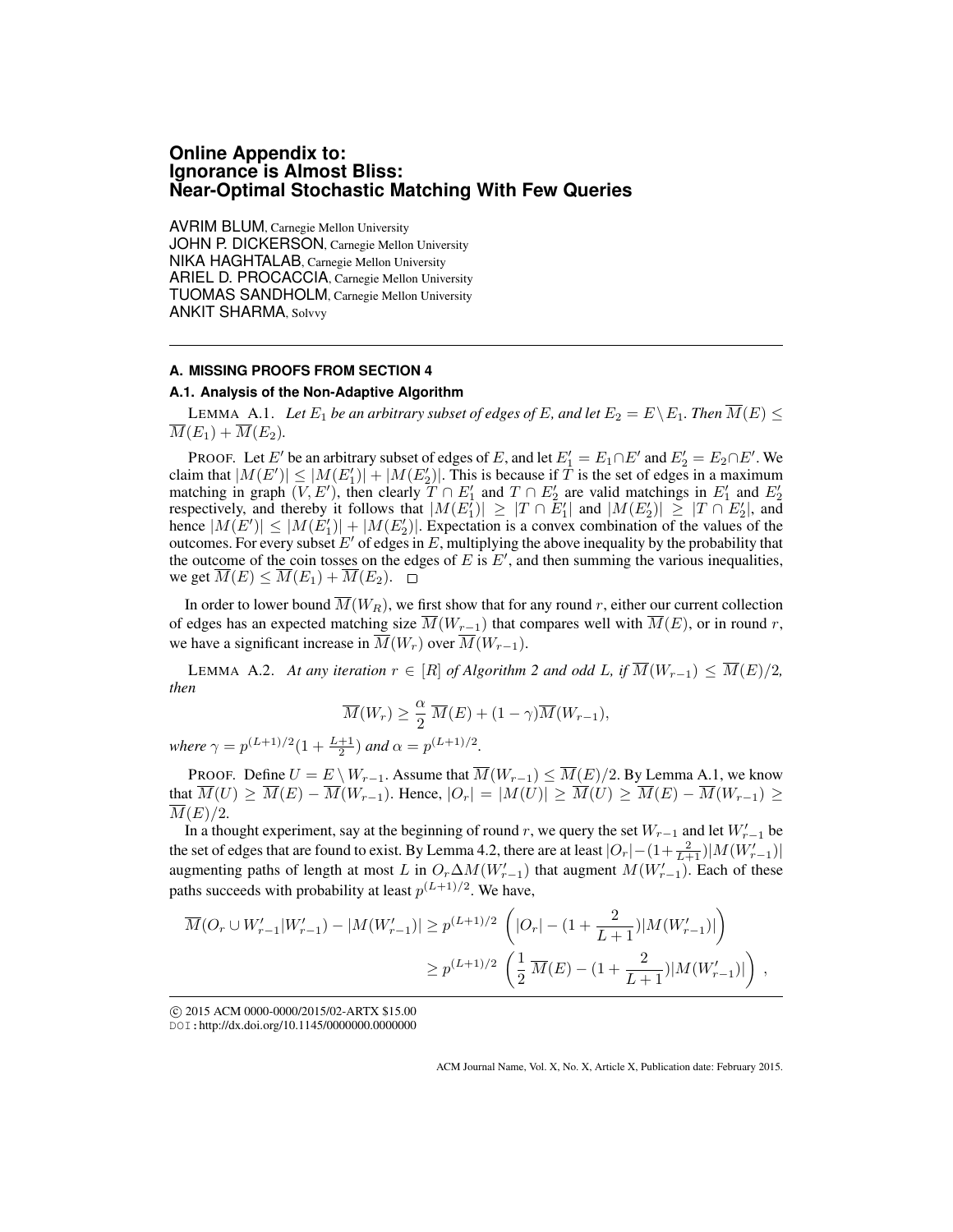where the expectation on the left hand side is taken only over the outcome of the edges in  $O_r$ . Therefore, we have  $\overline{M}(O_r \cup W'_{r-1} | W'_{r-1}) \geq \frac{\alpha}{2} \overline{M}(E) + (1 - \gamma)|M(W'_{r-1})|$ , where  $\alpha = p^{(L+1)/2}$ and  $\gamma = p^{(L+1)/2} (1 + \frac{2}{L+1})$ . Taking expectation over the coin tosses on  $W_{r-1}$  that create outcome  $W'_{r-1}$ , we have our result, i.e.,

$$
\overline{M}(W_r) \geq \mathbb{E}_{W_{r-1}}[\overline{M}(O_r \cup W'_{r-1}|W'_{r-1})] \geq \overline{M}(O_r \cup W_{r-1}) \geq \frac{\alpha}{2} \overline{M}(E) + (1 - \gamma)\overline{M}(W_{r-1}).
$$

PROOF OF THEOREM [5.1.](#page-8-1) For ease of exposition, assume  $L = \frac{4}{\epsilon} - 1$  is an odd integer. Then, either  $\overline{M}(W_R) \geq \overline{M}(E)/2$  in which case we are done. Or otherwise, by repeatedly applying Lemma [A.2](#page-18-2) for  $R$  steps, we have

$$
\overline{M}(W_R) \geq \frac{\alpha}{2}(1+(1-\gamma)+(1-\gamma)^2+\cdots+(1-\gamma)^{R-1})\overline{M}(E) \geq \frac{\alpha}{2}\frac{(1-(1-\gamma)^R)}{\gamma}\overline{M}(E).
$$

Now,  $\frac{\alpha}{\gamma}(1-(1-\gamma)^R) \ge 1-\frac{2}{L+1}-e^{-\gamma R} \ge 1-\epsilon$  for  $R=\frac{\log(2/\epsilon)}{p^{2/\epsilon}}$ . Hence, we have our  $0.5(1-\epsilon)$ approximation.  $\square$ 

#### **A.2. Example Graph for the Non-Adaptive Algorithm**

<span id="page-19-0"></span>LEMMA A.3. Let  $G = (U \cup V, U \times V)$  be a complete bipartite graph between U and V with  $|U| = |V| = n$ . For any constant probability p,  $\overline{M}(E) \geq n - o(n)$ .

PROOF. Denote by  $E_p$  the random set of edges formed by including each edge in  $U \times V$  independently with probability p. We show that with probability at least  $1 - \frac{1}{n^8}$ , over the draw  $E_p$ , the maximum matching in the graph  $(U \cup V, E_p)$  is at least  $n - c \log(n)$ , where  $c = 10/\log(\frac{1}{(1-p)})$ , and this will complete our claim.

In order to show this, we prove that with probability at least  $1 - \frac{1}{n^8}$ , over the draw  $E_p$ , all subsets  $S \subseteq U$  of size at most  $n - c \log(n)$ , have a neighborhood of size at least  $|S|$ . By Hall's theorem, our claim will follow.

Consider any set  $S \subseteq U$  of size at most  $n - c \log(n)$ . We will call set S 'bad' if there exists some set  $T \subseteq V$  of size  $(|S| - 1)$  such that S does not have edges to  $V \setminus T$ . Fix any set  $T \subseteq V$ of size  $|S| - 1$ . Over draws of  $E_p$ , the probability that S has no outgoing edges to  $V \setminus T$  is at most  $(1-p)^{|S||V \setminus T|} = (1-p)^{|S|(n-|S|+1)}$ . Hence, by union bound, the probability that S is bad is at most  $\binom{n}{|S|-1}(1-p)^{|S|(n-|S|+1)}$ .

Again, by union bound, the probability that some set  $S \subseteq U$  of size at most  $n - c \log(n)$  is bad is at most  $\sum_{1 \leq |S| \leq n-c \log(n)} {n \choose |S|} {n \choose |S|-1} (1-p)^{|S|(n-|S|+1)}$  and this in turn is at most

$$
\sum_{1 \leq |S| \leq n - c\log(n)} n^{|S|} n^{|S|} (1-p)^{|S|(n-|S|+1)} \leq \sum_{1 \leq |S| \leq n - c\log(n)} e^{|S| \cdot (2\log(n) + (n+1)\log(1-p) - |S|\log(1-p))}
$$

Note that the exponent in the summation achieves its maximum for  $|S| = 1$ . For  $c =$  $10/\log(\frac{1}{1-p})$ , we have that the given sum is at most  $\exp(-\frac{n}{2}\log(\frac{1}{1-p}))$ , and hence with high probability, no set  $S \subseteq U$  of size at most  $n - c \log(n)$  is bad.  $□$ 

PROOF OF THEOREM [5.2.](#page-9-2) Let  $(V, E)$  be a graph, illustrated in Figure [5,](#page-20-1) whose vertices are partitioned into sets A, B, C, and D, such that  $|A| = |D| = \frac{t}{2}$ ,  $|B| = |C| = t$ . The edge set E consists of one perfect matching between vertices of  $B$  and  $C$ , and two complete bipartite graphs, one between A and B, and another between C and D. Let  $p = 0.5$  be the existence probability of any edge.

We first examine the value of the omniscient optimal,  $M(E)$ . Since  $p = 0.5$ , in expectation, half of the edges in the perfect matching between B and C exist, and therefore half of the vertices of B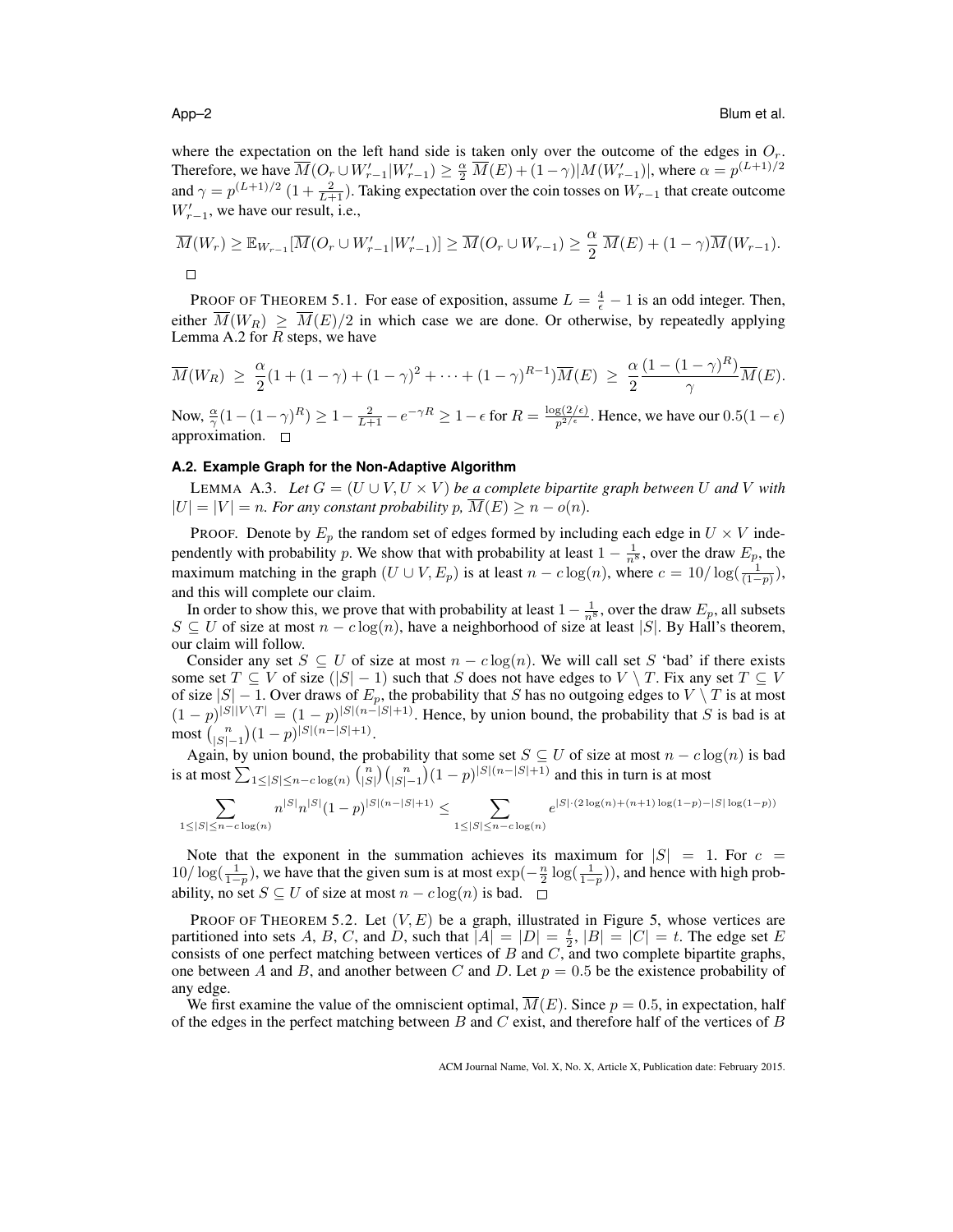<span id="page-20-1"></span>

Fig. 5. The blue and red edges represent the matching picked at rounds 1 and 2, respectively. The green edges represent the edges picked at round 3 and above. The dashed edges are never picked by the algorithm.

and  $C$  will get matched. By Lemma [A.3,](#page-19-0) with high probability, the complete bipartite graph between the remaining half of B and A has a matching of size at least  $t/2 - o(t)$ . And similarly, with high probability, the complete bipartite graph between remaining half of  $C$  and  $D$  has a matching of size at least  $t/2 - o(t)$ . Therefore,  $\overline{M}(E)$  is at least  $\frac{3}{2}t - o(t)$ .

Next, we look at Algorithm [2.](#page-8-0) For ease of exposition, let  $B_1$  and  $B_2$  denote the top and bottom half of the vertices in B. Similarly, define  $C_1$  and  $C_2$ . Since Algorithm [2](#page-8-0) picks maximum matchings arbitrarily, we show that there exists a way of picking maximum matchings such that the expected matching size of the union of the edges picked in the matching is at most  $\frac{5}{4}t$  (=  $\frac{5}{6}\frac{3}{2}t$ ).

Consider the following choice of maximum matching picked by the algorithm: In the first round, the algorithm picks the perfect matching between  $B_1$  and  $C_1$ , and a perfect matching between A and  $B_2$ , and a perfect matching between  $C_2$  and D. In the second round, the algorithm picks the perfect matching between  $B_2$  and  $C_2$ , and a perfect matching each between A and  $B_1$ , and between  $C_1$  and D. After these two rounds, we can see that there are no more edges left between B and C. For the subsequent  $R - 2$  rounds, in each round, the algorithms picks a perfect matching between A and  $B_1$ , and a perfect matching between  $C_1$  and D. It is easy to verify that in every round, the algorithm has picked a maximum matching from the remnant graph.

We analyze the expected size of matching output by the algorithm. For each of the vertices in  $B_2$  and  $C_2$ , the algorithm has picked only two incident edges. For any vertex in  $B_2$  and  $C_2$ , with probability at least  $(1 - p)^2 = \frac{1}{4}$ , none of these two incident edges exist. Hence, the expected number of vertices that are *unmatched* in  $B_2$  and  $C_2$  is at least  $\frac{1}{4}(\frac{t}{2} + \frac{t}{2}) = \frac{t}{4}$ . Since the vertices in A can only be matched with vertices in  $B$ , and the vertices in  $\overline{D}$  can only be matched with vertices in C, it follows that at least  $\frac{t}{4}$  of the vertices in A and C are unmatched in expectation. Hence, the total number of edges included in the matching is at most  $\frac{5}{4}t$ . This completes our claim.

#### <span id="page-20-0"></span>**B. MISSING PROOFS FROM SECTION 5**

In this section, we fill in the missing proofs for stochastic  $k$ -set packing. A notation that we will use in some parts of the analysis is  $\overline{K}(A|B)$  that we define as follows: Given a collection  $B \subseteq A$  that has been queried and  $B' \subseteq B$  that exists, we use  $\overline{K}(A|B)$  to denote  $\mathbb{E}[|K(X_p \cup B')|]$  where  $X_p$  is the random set formed by including every element of  $A \setminus B$  independently with probability p.

#### **B.1. Adaptive Algorithm for k-Set Packing**

We introduce some notation that is used in the remainder of the proofs in this section. At the beginning of the  $r^{th}$  iteration of Algorithm [4,](#page-11-1) we know the results of the queries  $\bigcup_{i=1}^{r-1} Q_i$ . We define  $Z_r$ to be the expected cardinality of the instance  $(U, A)$  given the result of these queries. More formally,  $Z_r = \overline{K}(A \bigcup_{i=1}^{r-1} Q_i)$ . We note that  $Z_1 = \overline{K}(A)$ .

For a given r, we use the notation  $\mathbb{E}_{Q_r}[X]$  to denote the expected value of X where the expectation is taken over *only* the outcome of query  $Q_r$ , and fixing the outcomes on the results of queries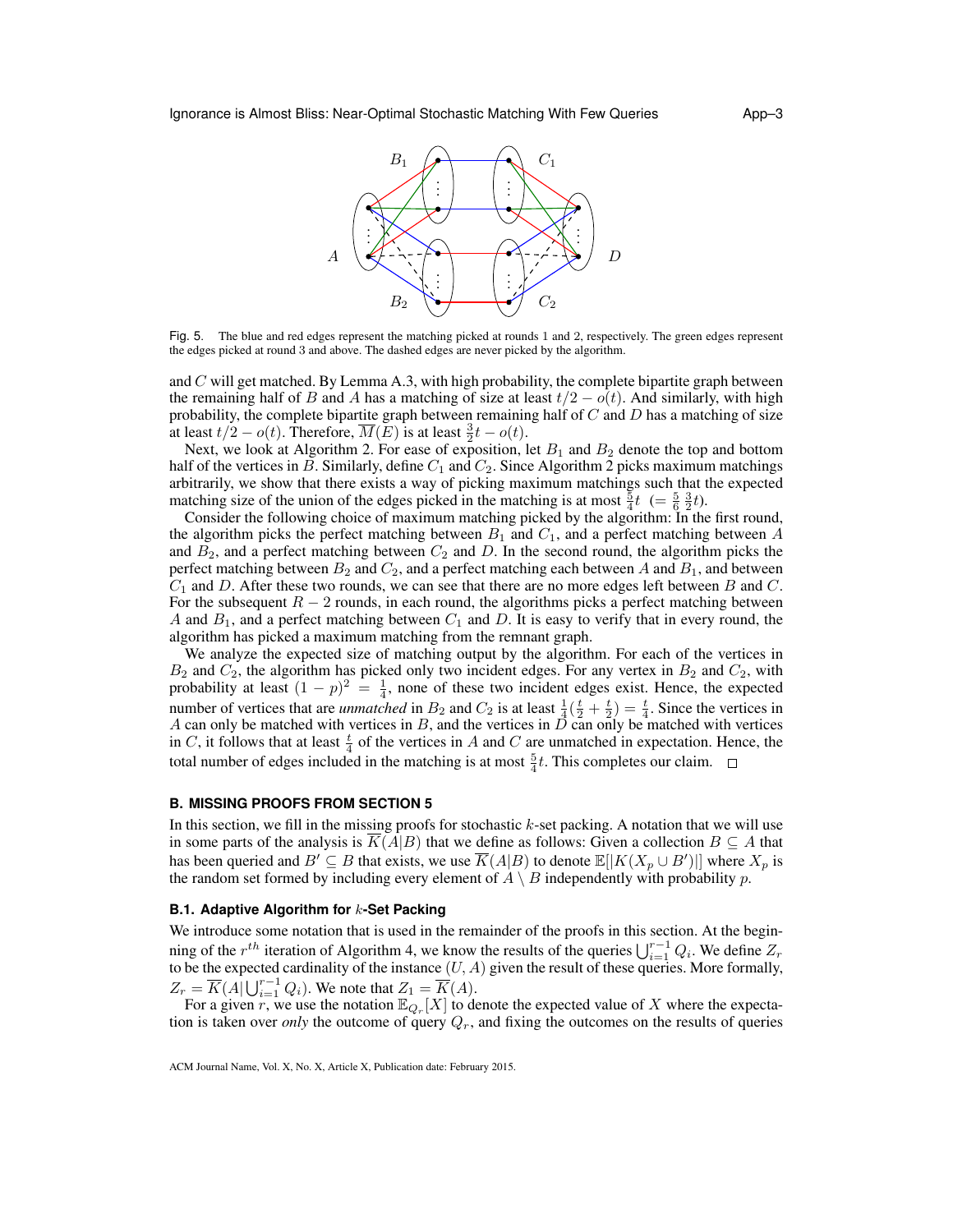$\bigcup_{i=1}^{r-1} Q_i$ . Moreover, for a given r, we use  $\mathbb{E}_{Q_r,...,Q_R}[X]$  to denote the expected value of X with the expectation taken over the outcomes of queries  $\bigcup_{i=r}^{R} Q_i$ , and fixing an outcome on the results of queries  $\bigcup_{i=1}^{r-1} Q_i$ .

The next result, Lemma [B.1,](#page-21-0) proves a lower bound on the expected increase in the cardinality of  $B_r$  (the solution at round r) with respect to  $B_{r-1}$  (the solution in the previous round).

LEMMA B.1. *For every*  $r \in [R]$ , it is the case that  $\mathbb{E}_{Q_r}[|B_r|] \geq (1 - \gamma)|B_{r-1}| + \gamma(\frac{2}{k} - \eta)Z_r$ , *where*  $\gamma = \frac{p^{s_{\eta,k}}}{(2-n)^k}$  $\frac{p^{-\eta,\kappa}}{(\frac{2}{k}-\eta)k s_{\eta,k}}$ .

PROOF. By Lemma [6.2,](#page-9-1)  $Q_r$  is a collection of at least  $\frac{1}{k s_{\eta,k}}(|K(A_r)| - \frac{|B_{r-1}|}{\frac{2}{k}-\eta})$  *disjoint*  $s_{\eta,k}$ *size augmenting structures*  $(C, D)$  for  $B_{r-1}$ . Since in each augmenting structure  $(C, D)$ , C has at most  $s_{\eta,k}$  sets, on querying, the set C exists with probability at least  $p^{s_{\eta,k}}$ . Therefore, the expected increase in the size of the solution at Step [2c](#page-11-4) is:

<span id="page-21-0"></span>
$$
\mathbb{E}_{Q_r}[|B_r|] - |B_{r-1}| \ge p^{ks_{\eta,k}} |Q_r| \ge \frac{p^{s_{\eta,k}}}{k s_{\eta,k}} \left( |K(A_r)| - \frac{|B_{r-1}|}{\frac{2}{k} - \eta} \right)
$$
  

$$
\ge \gamma \left( \left( \frac{2}{k} - \eta \right) |K(A_r)| - |B_{r-1}| \right).
$$

Noting that  $|K(A_r)| \geq Z_r$ , we have our result.  $\Box$ 

PROOF OF THEOREM [6.3.](#page-10-5) First, we make a technical observation about  $Z_r$ : For every  $r \leq R$ ,  $\mathbb{E}_{Q_{r-1}}[Z_r] = Z_{r-1}$ . This is since

<span id="page-21-1"></span>
$$
\mathbb{E}_{Q_{r-1}}[Z_r] = \mathbb{E}_{Q_{r-1}}[\overline{K}(A \mid \bigcup_{i=1}^{r-1} Q_i)] = \overline{K}(A \mid \bigcup_{i=1}^{r-2} Q_i) = Z_{r-1}.
$$
\n(4)

Now, similar to the proof of Theorem [4.1,](#page-6-2) we first apply Lemma [B.1](#page-21-0) to the  $R^{th}$  step and get  $\mathbb{E}_{Q_R}[|B_R|] \ge (1-\gamma)|B_{R-1}| + \gamma(\frac{2}{k}-\eta)Z_R$ . Next taking expectation on both sides with respect to  $Q_{R-1}$ , we get  $\mathbb{E}_{Q_{R-1},Q_R}[[B_R]] \geq (1-\gamma)\mathbb{E}_{Q_{R-1}}[[B_{R-1}]] + \gamma(\frac{2}{k} - \eta)\mathbb{E}_{Q_{R-1}}[Z_R]$ . Applying Lemma [B.1](#page-21-0) to  $\mathbb{E}_{Q_{R-1}}[[B_{R-1}]]$  and Equation [\(4\)](#page-21-1) to  $\mathbb{E}_{Q_{R-1}}[Z_R]$ , we get

$$
\mathbb{E}_{Q_{R-1},Q_R}[|B_R|] \ge (1-\gamma)((1-\gamma)|B_{R-2}| + \gamma(\frac{2}{k} - \eta)Z_{R-1}) + \gamma(\frac{2}{k} - \eta) Z_{R-1}
$$

$$
= (1-\gamma)^2|B_{R-2}| + \gamma(\frac{2}{k} - \eta)(1 + (1-\gamma)) Z_{R-1}.
$$

We can repeat the above steps, by sequentially taking expectation over  $Q_{R-2}$  through  $Q_1$ , and applying Lemma [B.1](#page-21-0) and Equation [\(4\)](#page-21-1) at each step, to achieve

$$
\mathbb{E}_{Q_1,\dots,Q_R}[|B_R|] \ge (1-\gamma)^R |B_0| + \gamma(\frac{2}{k} - \eta)(1 + (1-\gamma) + \dots + (1-\gamma)^{R-1}) Z_1
$$
  

$$
\ge (\frac{2}{k} - \eta)(1 - (1-\gamma)^R) \overline{K}(A) \ge \frac{2}{k}(1 - \frac{\eta k}{2})(1 - e^{-\gamma R}). \overline{K}(A)
$$

We complete the claim by noting that

$$
\frac{2}{k}(1-\frac{\eta k}{2})(1-e^{-\gamma R})\geq \frac{2}{k}(1-\frac{\epsilon}{2})(1-\frac{\epsilon}{2})\geq (1-\epsilon)\frac{2}{k},
$$

where the penultimate inequality comes from the fact that  $\eta = \epsilon/k$  and

$$
R = \frac{(\frac{2}{k} - \eta) k s_{\eta,k}}{p^{s_{\eta,k}}} \log(\frac{2}{\epsilon}) = \frac{1}{\gamma} \log(\frac{2}{\epsilon}).
$$

Therefore, the cardinality of  $B_R$  in expectation is at least a  $(1 - \epsilon) \frac{2}{k} \overline{K}(A)$ .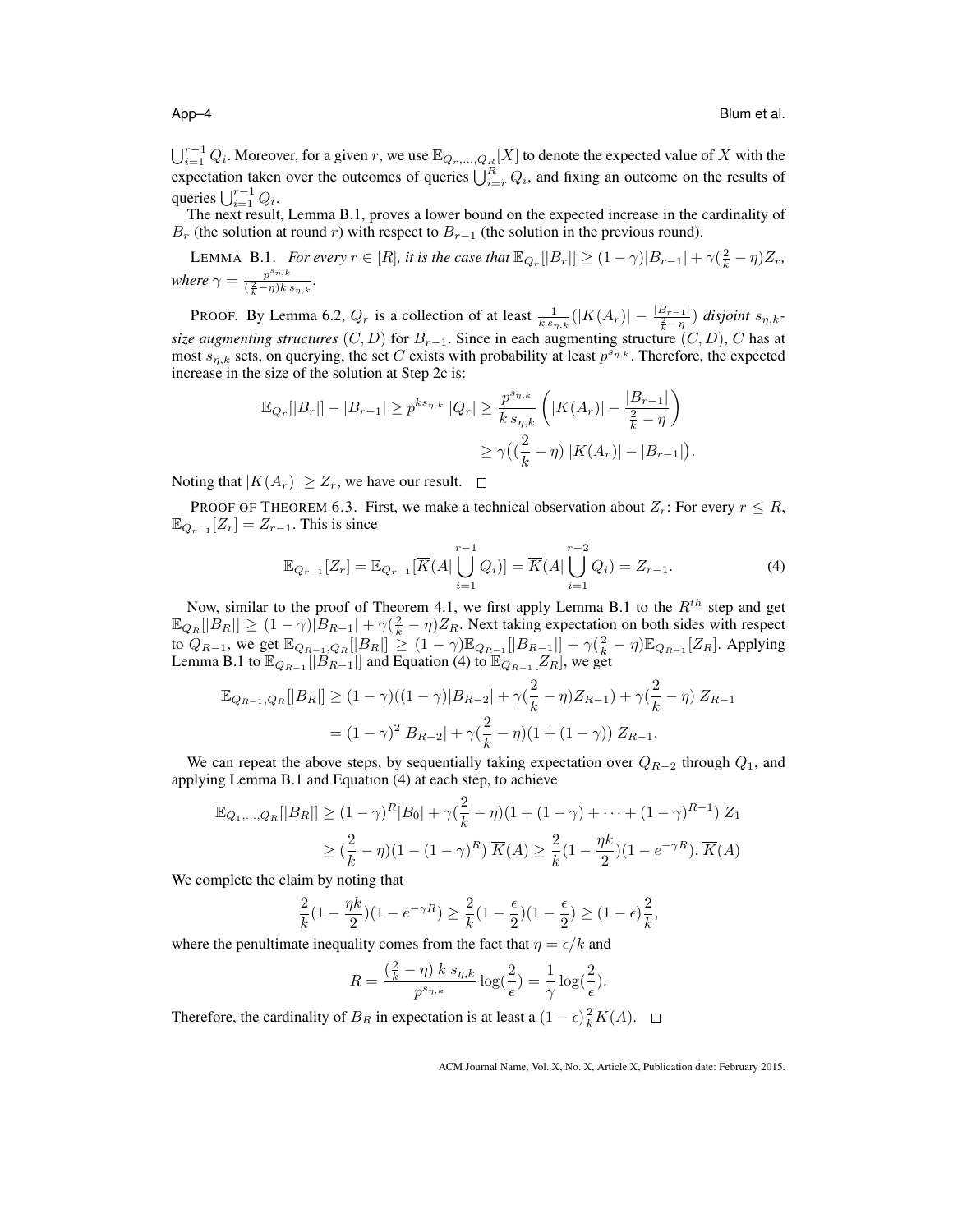Ignorance is Almost Bliss: Near-Optimal Stochastic Matching With Few Queries **App-5** 

# **B.2. Non-Adaptive Algorithm for k-Set Packing**

To prove Theorem [6.4,](#page-11-3) we analyze the non-adaptive Algorithm [5](#page-11-2) from the main paper. Before proving Theorem [6.4,](#page-11-3) we present a technical claim.

<span id="page-22-0"></span>CLAIM B.2. Let  $A_1 \subseteq A$  and  $A_2 = A \setminus A_1$ . Then  $\overline{K}(A) \leq \overline{K}(A_1) + \overline{K}(A_2)$ .

PROOF. Let A' be any subset of A,  $A'_1 = A_1 \cap A'$ , and  $A'_2 = A_2 \cap A'$ . Since the k-set packing of A' restricted to  $A'_1$  and  $A'_2$  are valid k-set packings for these subsets, hence  $|K(A')| \le |\tilde{K}(A'_1)| +$  $|K(A_2')|$ . For every  $A' \subseteq A$ , the above inequality holds. Expectation is a linear combination of the values of the outcomes, and so this inequality also holds in expectation. That is,  $\overline{K}(A) \leq$  $\overline{K}(A_1) + \overline{K}(A_2)$ .

PROOF OF THEOREM [6.4.](#page-11-3) We claim that the expected cardinality of the  $k$ -set solution output by Algorithm [5](#page-11-2) is at least  $\left(1 - \frac{\epsilon}{2}\right) \frac{\left(\frac{2}{k} - \eta\right)^2}{1 + \frac{2}{k} - \eta}$  $\frac{(\frac{k}{k} - \eta)^2}{1 + \frac{2}{k} - \eta} \overline{K}(A)$ . The claimed approximation will follow since  $\eta = \frac{\epsilon}{2k}$ . For ease of exposition, let  $\alpha = \frac{\frac{2}{k} - \eta}{1 + \frac{2}{k} - \eta}$ , and now note that  $\frac{(\frac{2}{k} - \eta)^2}{1 + \frac{2}{k} - \eta}$  $\frac{(\frac{z}{k} - \eta)^2}{1 + \frac{2}{k} - \eta} = \alpha(\frac{2}{k} - \eta) = (1 - \alpha)(\frac{2}{k} - \eta)^2.$ 

Assume that  $\overline{K}(B_R) \le \alpha \cdot \overline{K}(A)$  (else it will be immediately follow that the expected cardinality of the k-set solution output by the algorithm is at least  $(\frac{2}{k} - \eta)\alpha \overline{K}(A)$  and this will complete the claim).

First, we make an observation. For each round  $r \in [R]$ , we have  $\overline{K}(B_r) \le \overline{K}(B_R) \le \alpha \overline{K}(A)$ . If we denote  $A_r = A \setminus B_{r-1}$ , then it follows that

$$
|O_r| \geq (\frac{2}{k} - \eta)|K(A_r)| \geq (\frac{2}{k} - \eta)\overline{K}(A_r) \geq (\frac{2}{k} - \eta)(\overline{K}(A) - \overline{K}(B_{r-1})) \geq (\frac{2}{k} - \eta)(1 - \alpha)\overline{K}(A),
$$

where the first inequality follows from the fact that  $O_r$  is  $(\frac{2}{k} - \eta)$ -approximation to  $A_r$ , and the second inequality follows from Claim [B.2.](#page-22-0)

We analyze the expected cardinality of the output solution  $Q_R$  by analyzing the R stages that the algorithm adopts at Steps [3](#page-11-5) and [4](#page-11-6) to create solution  $Q_R$ . For this analysis, we use the following notation: For a given r, we use the notation  $\mathbb{E}_{O_r}[X]$  to denote the expected value of X where the expectation is taken over *only* the outcome of query  $O_r$ , and fixing the outcomes on the results of queries  $\bigcup_{i=1}^{r-1} O_i$ . Moreover, for a given r, we use  $\mathbb{E}_{O_r,...,O_R}[X]$  to denote the expected value of X with the expectation taken over the outcomes of queries  $\bigcup_{i=r}^{R} O_i$ , and fixing an outcome on the results of queries  $\bigcup_{i=1}^{r-1} O_i$ .

In the first stage,  $\overline{Q}_1$  is assigned to the collection of k-sets that are found to exist in  $O_1$ . In the second stage, we try to augment  $Q_1$  by finding augmenting structures from  $O_2$  and querying them. By Lemma [6.2,](#page-9-1) it finds at least  $\frac{1}{ks_{\eta,k}} \left( |O_2| - \frac{|Q_1|}{\frac{2}{k} - \eta} \right)$ ) disjoint augmenting structures from  $O_2$  that have size at most  $s_{\eta,k}$  and augment  $Q_1$ . Since each augmenting structure exists independently with probability at least  $p^{s_{\eta,k}}$ , *in expectation over the outcomes of queries to*  $O_2$ , the size of  $Q_2$ ,  $\mathbb{E}_{O_2}[Q_2]$ , is at least

$$
|Q_{1}| + p^{s_{\eta,k}} \left( \frac{1}{ks_{\eta,k}} \left( |O_{2}| - \frac{|Q_{1}|}{\frac{2}{k} - \eta} \right) \right) = \frac{p^{s_{\eta,k}}}{ks_{\eta,k}} \left| O_{2} \right| + (1 - \frac{p^{s_{\eta,k}}}{ks_{\eta,k}(\frac{2}{k} - \eta)} \left) |Q_{1}|
$$
  

$$
\geq \frac{p^{s_{\eta,k}}}{ks_{\eta,k}} \left( \frac{2}{k} - \eta \right) (1 - \alpha) \overline{K}(A) + (1 - \frac{p^{s_{\eta,k}}}{ks_{\eta,k}(\frac{2}{k} - \eta)} \left) |Q_{1}|,
$$

and hence the expected size of  $Q_2$  is at least  $\beta \overline{K}(A) + (1 - \gamma)|Q_1|$ , where  $\beta = \frac{p^{s_{\eta,k}}}{k_{\eta}}$  $\frac{p^{s_{\eta,k}}}{ks_{\eta,k}}(\frac{2}{k}-\eta)(1-\alpha)$ and  $\gamma = \frac{p^{s_{\eta,k}}}{\ln s - \frac{1}{s^2}}$  $\frac{p^{-\eta},\kappa}{k s_{\eta,k}(\frac{2}{k}-\eta)}$ .

For the third stage, a similar analysis shows that the expected size of  $Q_3$ ,  $\mathbb{E}_{O_3}[Q_3]$ , *with expectation taken only over the outcomes of the queries to*  $O_3$ , is at least  $\beta \overline{K}(A) + (1 - \gamma)|Q_2|$ .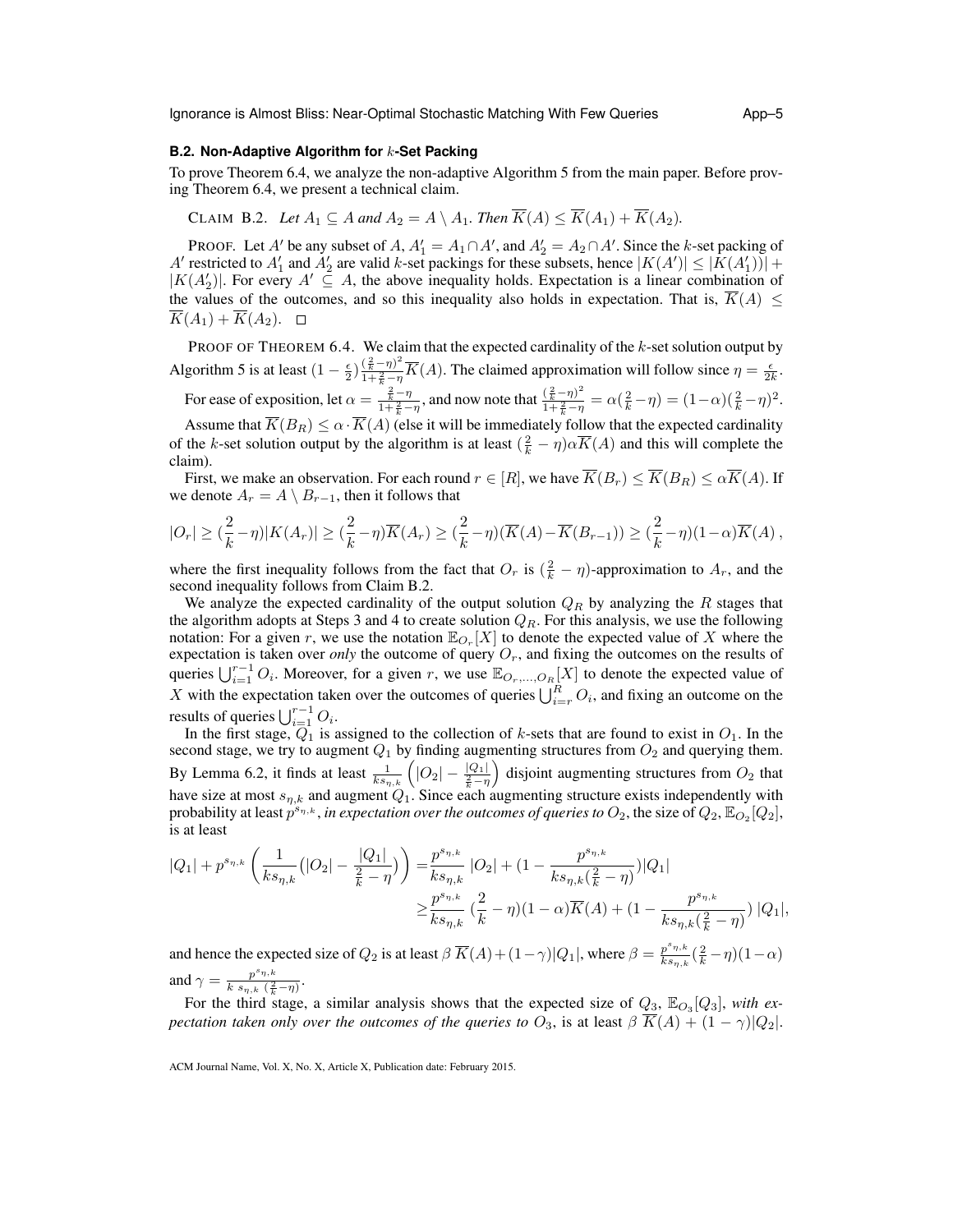If we now, in addition, take expectation over the outcomes of queries to  $O_2$ , we get the expected size of  $Q_3$ ,  $\mathbb{E}_{Q_2,Q_3}[Q_3]$ , is at least  $\beta \overline{K}(A) + (1 - \gamma) (\beta \overline{K}(A) + (1 - \gamma) |Q_1|) =$  $\beta(1 + (1 - \gamma)) \overline{K}(A) + (1 - \gamma)^2 |Q_1|.$ 

Repeating the above steps, the procedure creates the k-set solution  $Q_R$  (from  $O_1, \dots, O_R$ ) whose expected size, with expectation taken over the outcomes of queries to  $O_2$  through  $O_R$ , is at least

$$
\beta(1+(1-\gamma)+\cdots+(1-\gamma)^{R-2})\overline{K}(A)+(1-\gamma)^{R-1}|Q_1|.
$$

Finally, taking expectation over outcomes of queries to  $O_1$ , since the expected size of  $|Q_1|$  is at least  $p|O_1| \ge p \left(\frac{2}{k} - \eta\right) \overline{K}(A) \ge \beta \overline{K}(A)$ , we have that the expected size of  $Q_R$  is at least

$$
\beta (1 + (1 - \gamma) + \dots + (1 - \gamma)^{R-1})\overline{K}(A)
$$
  
=  $\frac{\beta}{\gamma}(1 - (1 - \gamma)^R)\overline{K}(A) \ge \frac{\beta}{\gamma}(1 - e^{-\gamma R})\overline{K}(A) \ge (1 - \frac{\epsilon}{2})\frac{(\frac{2}{k} - \eta)^2}{\frac{2}{k} - \eta + 1}\overline{K}(A)$ 

 $\Box$ 

#### <span id="page-23-0"></span>**C. MATCHING UNDER CORRELATED EDGE PROBABILITIES**

In this section, we extend our framework to a more general setting. Here, the existence probability of an edge depends on parameters that are associated with the endpoints of the edge. Specifically, every vertex  $v_i \in V$  is associated with parameter  $p_i$ , and an edge  $e_{ij} = (v_i, v_j)$  exists with probability  $p_i p_j$ .

Importantly, this model is a generalization of the model studied above: we can still think of each edge  $e \in E$  as existing with a given probability, and these events are *independent*. However, using vertex parameters gives us a formal framework for correlating the probabilities of edges incident to any particular vertex. The motivation for this comes from kidney exchange: Some *highly sensitized* patients are less likely than other patients to be compatible with potential donors. Such patients correspond to a small  $p_i$  parameter.

We consider two settings: adversarial and stochastic. In the adversarial setting, the vertex parameters  $p_i$  are selected by an adversary, whereas in the stochastic model, the parameters are drawn from a distribution. In the former setting, for  $\delta > 0$ , define  $f_{\delta}$  to be the *number of vertices* that have  $p_i < \delta$ . In the latter setting, for a distribution D and  $\delta > 0$ , let  $g_{\delta}$  indicate the *probability* that a vertex has its parameter less than  $\delta$ , i.e.,  $g_{\delta} = \Pr_{p_i \sim D}[p_i < \delta]$ . We formulate our results in terms of  $\delta$ ,  $f_{\delta}$ , and  $g_{\delta}$ , and the desired value of  $\delta$  can depend on the application. For example, in kidney exchange,  $\delta$  would be the probability that a highly-sensitized patient is compatible with a random donor (a patient is typically considered to be highly sensitized when this probability is 0.2), and  $f_{\delta}$ would be the number of highly-sensitized patients in the kidney exchange pool.

#### **C.1. Adaptive Algorithm in Adversarial Setting**

In this section, we consider the case where an adversary chooses the values of vertex parameters. We give guarantees on the performance of Algorithm [1](#page-5-1) in this setting.

<span id="page-23-1"></span>THEOREM C.1. *For any graph*  $(V, E)$ *, any*  $\epsilon > 0$ *, and*  $\delta > 0$ *, Algorithm [1](#page-5-1) returns a matching with expected size of*  $(1 - \epsilon)(\overline{M}(E) - f_{\delta})$  *in*  $R = \frac{\log(2/\epsilon)}{\delta^{4/\epsilon}}$  $rac{g(2/\epsilon)}{\delta^{4/\epsilon}}$  iterations.

The proof of this theorem and the subsequent lemmas are similar to the proofs of Section [4,](#page-5-5) and are included here for completeness. In the next lemma,  $\mathbb{E}_{Q_r}[|M_r|]$  indicates the expected size of  $M_r$ , where the expectation is over the query outcome of  $Q_r$ . More formally,  $\mathbb{E}_{Q_r}^{-1}[|M_r|] =$  $\overline{M}(\bigcup_{j=1}^r Q_j | \bigcup_{j=1}^{r-1} Q_j)$ . We use  $Z_r$  to denote the expected size of the maximum matching in graph  $(V, E)$  given the results of the queries  $\bigcup_{j=1}^{r-1} Q_j$ . More formally,  $Z_r = \overline{M}(E \bigcup_{j=1}^{r-1} Q_i)$ . Note that  $Z_1 = \overline{M}(E).$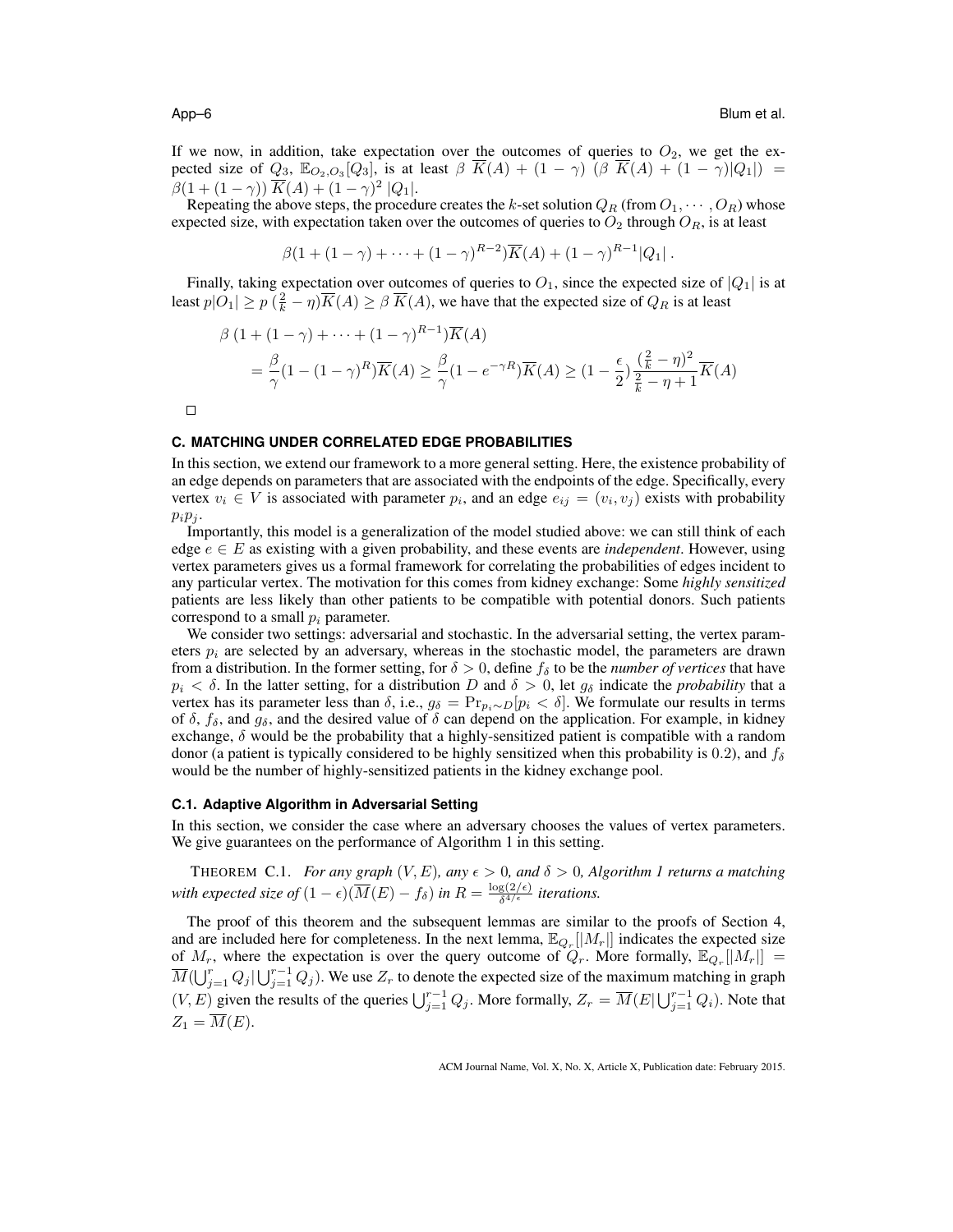Ignorance is Almost Bliss: Near-Optimal Stochastic Matching With Few Queries **App–7** 

LEMMA C.2. *For all*  $r \in [R]$  *and odd L*,  $\mathbb{E}_{Q_r}[[M_r]] \geq (1 - \gamma)|M_{r-1}| + \alpha(Z_r - f_\delta)$ , *where*  $\gamma = \delta^{L+1}(1 + \frac{2}{L+1})$  and  $\alpha = \delta^{L+1}$ .

PROOF. By Lemma [4.2,](#page-6-1) there exists  $|O_r| - (1 + \frac{2}{L+1}) |M_{r-1}|$  many augmenting paths in  $O_r\Delta M_{r-1}$  that augment  $M_{r-1}$  and have length at most L. These augmenting paths are disjoint, so at most  $f_\delta$  of them include a vertex  $v_i$ , with  $p_i \leq \delta$ . We will ignore these paths. Among the remaining augmenting paths, each path of length L, has at most  $\frac{L+1}{2}$  edges that have not been queried yet. These edges do not share a vertex, so each one exists, independently of others, with probability at least  $\delta^2$ . Therefore, the expected increase in the size of the matching from these augmenting paths is:

$$
\mathbb{E}_{Q_r}[|M_r|] - |M_{r-1}| \ge \delta^{L+1} \left( |O_r| - (1 + \frac{2}{L+1})|M_{r-1}| - f_\delta \right) \ge \alpha (Z_r - f_\delta) - \gamma |M_{r-1}|.
$$

where the last inequality holds by the fact that  $Z_r$ , which is the expected size of the optimal matching with expectation taken over the non-queried edges, cannot be larger than  $O_r$ , which is the maximum matching assuming that every non-queried edge exists.  $\Box$ 

PROOF SKETCH OF THEOREM [C.1.](#page-23-1) Let  $L = \frac{4}{\epsilon} - 1$ . First note that for all r, it is true that

$$
\mathbb{E}_{Q_{r-1}}[Z_r - f_\delta] = \mathbb{E}_{Q_{r-1}}[Z_r] - f_\delta = \mathbb{E}_{Q_{r-1}}\left[\overline{M}(E|\bigcup_{i=1}^{r-1} Q_i)\right] - f_\delta
$$
  
=  $\overline{M}(E|\bigcup_{i=1}^{r-2} Q_i) - f_\delta = Z_{r-1} - f_\delta.$ 

The remainder of the proof is similar to that of Theorem [4.1](#page-6-2) with  $Z_r - f_\delta$  replacing  $Z_r$ . Following similar analysis, we have

$$
\mathbb{E}_{Q_1,\ldots,Q_R}[|M_R|] \ge \alpha \frac{1 - (1 - \gamma)^R}{\gamma} (\overline{M}(E) - f_\delta).
$$

Since  $R = \frac{\log(2/\epsilon)}{s^{4/\epsilon}}$  $\frac{g(2/\epsilon)}{\delta^{4/\epsilon}}$ , we have

$$
\frac{\alpha}{\gamma} \left( 1 - (1 - \gamma)^R \right) \ge \left( 1 - \frac{2}{L+1} \right) \left( 1 - (1 - \gamma)^R \right) \ge \left( 1 - \frac{\epsilon}{2} \right) \left( 1 - e^{-\gamma R} \right) \ge \left( 1 - \epsilon \right). \tag{5}
$$

Therefore, Algorithm [1](#page-5-1) returns a matching with expected size of  $(1 - \epsilon)(\overline{M}(E) - f_\delta)$ .  $\Box$ 

# **C.2. Adaptive Algorithm in Stochastic Setting**

<span id="page-24-0"></span>In this section, we consider the case where the vertex parameters are drawn independently from a distribution.

COROLLARY C.3. *Given any graph* (V, E) *with vertex parameters that are drawn from distribution* D and any  $\epsilon, \delta > 0$ , Algorithm [1](#page-5-1) returns a matching with expected size of  $(1 - \epsilon)(\overline{M}(E) - \epsilon)$  $ng_\delta)$  in  $R = \frac{\log(2/\epsilon)}{\delta^{4/\epsilon}}$  $rac{g(2/\epsilon)}{\delta^{4/\epsilon}}$  iterations.

PROOF. The result of Theorem [C.1](#page-23-1) holds for any value of  $f_{\delta}$ . Hence, on taking expectation over the value of  $f_\delta$ , we have our result.  $\Box$ 

The next corollary shows the implication of Corollary [C.3](#page-24-0) for the uniform distribution.

COROLLARY C.4. *For a given graph* (V, E) *with vertex parameters that are drawn from the uniform distribution, and any*  $\epsilon > 0$ , Algorithm [1](#page-5-1) returns a matching with expected size of  $(1 \epsilon$ )( $\overline{M}(E) - \epsilon n$ ) in  $R = \frac{\log(2/\epsilon)}{\epsilon^{4/\epsilon}}$  $rac{g(2/\epsilon)}{\epsilon^{4/\epsilon}}$  iterations.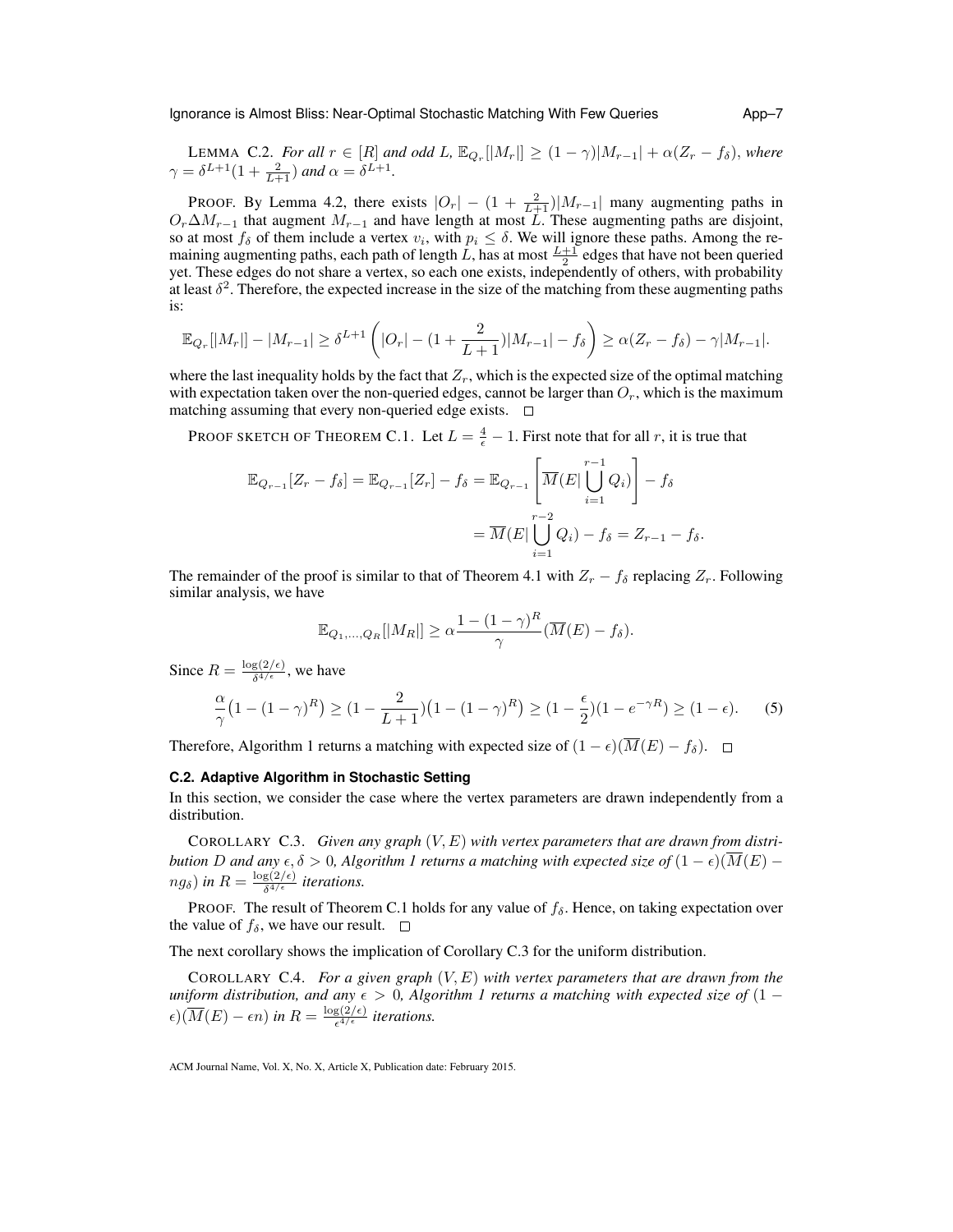PROOF. This follows from Corollary [C.3](#page-24-0) by setting  $\delta = \epsilon$  and noting that  $g_{\epsilon} = \epsilon$  for the uniform distribution.  $\square$ 

# **C.3. Non-adaptive algorithm in Adversarial Setting**

<span id="page-25-0"></span>In this section, we consider the case where an adversary chooses the values of vertex parameters. We prove performance guarantees for Algorithm [2](#page-8-0) in this adversarial setting.

THEOREM C.5. *Given a graph* (V, E) *with vertex parameters that are selected by an adversary, and any*  $\epsilon, \delta > 0$ , Algorithm [2](#page-8-0) returns a matching with expected size of  $\frac{1}{2}(1-\epsilon)(\overline{M}(E)-f_{\delta})$  in  $R = \frac{\log(2/\epsilon)}{84/\epsilon}$  $rac{g(2/\epsilon)}{\delta^{4/\epsilon}}$  iterations.

The proof of Theorem [C.5](#page-25-0) and the subsequent lemma are similar to Section [5,](#page-8-2) and are included here for completeness.

LEMMA C.6. *For any iteration*  $r \in [R]$  *of Algorithm* [2](#page-8-0) *and odd L, if*  $\overline{M}(W_{r-1}) \le \overline{M}(E)/2$ , *then*  $\overline{M}(W_r) \geq \frac{\alpha}{2} \left( \overline{M}(E) - f_\delta \right) + (1 - \gamma) \overline{M}(W_{r-1})$ *, where*  $\alpha = \delta^{L+1}$  and  $\gamma = \delta^{L+1}(1 + \frac{2}{L+1})$ *.* 

PROOF. Define  $U = E \setminus W_{r-1}$ . Assume that  $\overline{M}(W_{r-1}) \leq \overline{M}(E)/2$ . By Claim [A.1,](#page-18-1) we know that  $\overline{M}(U) \ge \overline{M}(E) - \overline{M}(W_{r-1})$ . Hence,  $|O_r| = |M(U)| \ge \overline{M}(U) \ge \overline{M}(E) - \overline{M}(W_{r-1}) \ge$  $\overline{M}(E)/2.$ 

Let  $W'_{r-1}$  represent one possible outcome of existing edges when edges are drawn from  $W_{r-1}$ . By Lemma [4.2,](#page-6-1) there are at least  $|O_r| - (1 + \frac{2}{L+1}) |M(W_{r-1}')|$  augmenting paths of length at most L in  $O_r \Delta M(W'_{r-1})$  that augment  $M(W'_{r-1})$ . Among these paths, at most  $f_\delta$  have a vertex  $v_i$ , with  $p_i < \delta$ . We ignore these paths. Each remaining path succeeds with probability  $(\delta^2)^{(L+1)/2}$ . Hence, the expected increase in the size of  $|M(W'_{r-1})|$  using the remaining paths of length L is,

$$
\overline{M}(O_r \cup W'_{r-1}|W'_{r-1}) - |M(W'_{r-1})| \ge \delta^{L+1} \left( |O_r| - (1 + \frac{2}{L+1})|M(W'_{r-1})| - f_\delta \right)
$$
  

$$
\ge \delta^{L+1} \left( \frac{1}{2} \overline{M}(E) - (1 + \frac{2}{L+1})|M(W'_{r-1})| - f_\delta \right).
$$

Re-arranging the inequality, we get  $\overline{M}(O_r \cup W'_{r-1} | W'_{r-1}) \geq \frac{\alpha}{2} (\overline{M}(E) - f_\delta) + (1 - \gamma)|M(W'_{r-1})|$ . Taking expectation over the coin tosses on  $W_{r-1}$  that create outcome  $W'_{r-1}$ , we have

$$
\overline{M}(W_r) \geq \mathbb{E}_{W_{r-1}}[\overline{M}(O_r \cup W'_{r-1} | W'_{r-1})] \geq \frac{\alpha}{2} \left( \overline{M}(E) - f_\delta \right) + (1 - \gamma) \overline{M}(W_{r-1}).
$$

 $\Box$ 

PROOF SKETCH OF THEOREM [C.5.](#page-25-0) Let  $L = \frac{4}{\epsilon} - 1$ . The proof is similar to that of Theorem [5.1](#page-8-1) with the value of  $\overline{M}(E)$  being replaced by  $\overline{M}(E) - f_{\delta}$ . Following a similar analysis, we get

<span id="page-25-1"></span>
$$
\overline{M}(W_R) \ge \frac{\alpha}{2} \frac{(1 - (1 - \gamma)^R)}{\gamma} (\overline{M}(E) - f_\delta).
$$

Now,  $\frac{\alpha}{\gamma}(1-(1-\gamma)^R) \ge (1-\frac{2}{L+1})(1-e^{-\gamma R}) \ge (1-\epsilon)$  for  $R = \frac{\log(2/\epsilon)}{\delta^{4/\epsilon}}$  $\frac{g(2/\epsilon)}{\delta^{4/\epsilon}}$ . Hence, Algorithm [2](#page-8-0) returns a matching with expected size of  $0.5(1 - \epsilon)(\overline{M}(E) - f_\delta)$ . □

## **C.4. Non-adaptive algorithm in Stochastic Setting**

We examine the performance of Algorithm [2](#page-8-0) in the setting where the vertex parameters are chosen independently from a distribution.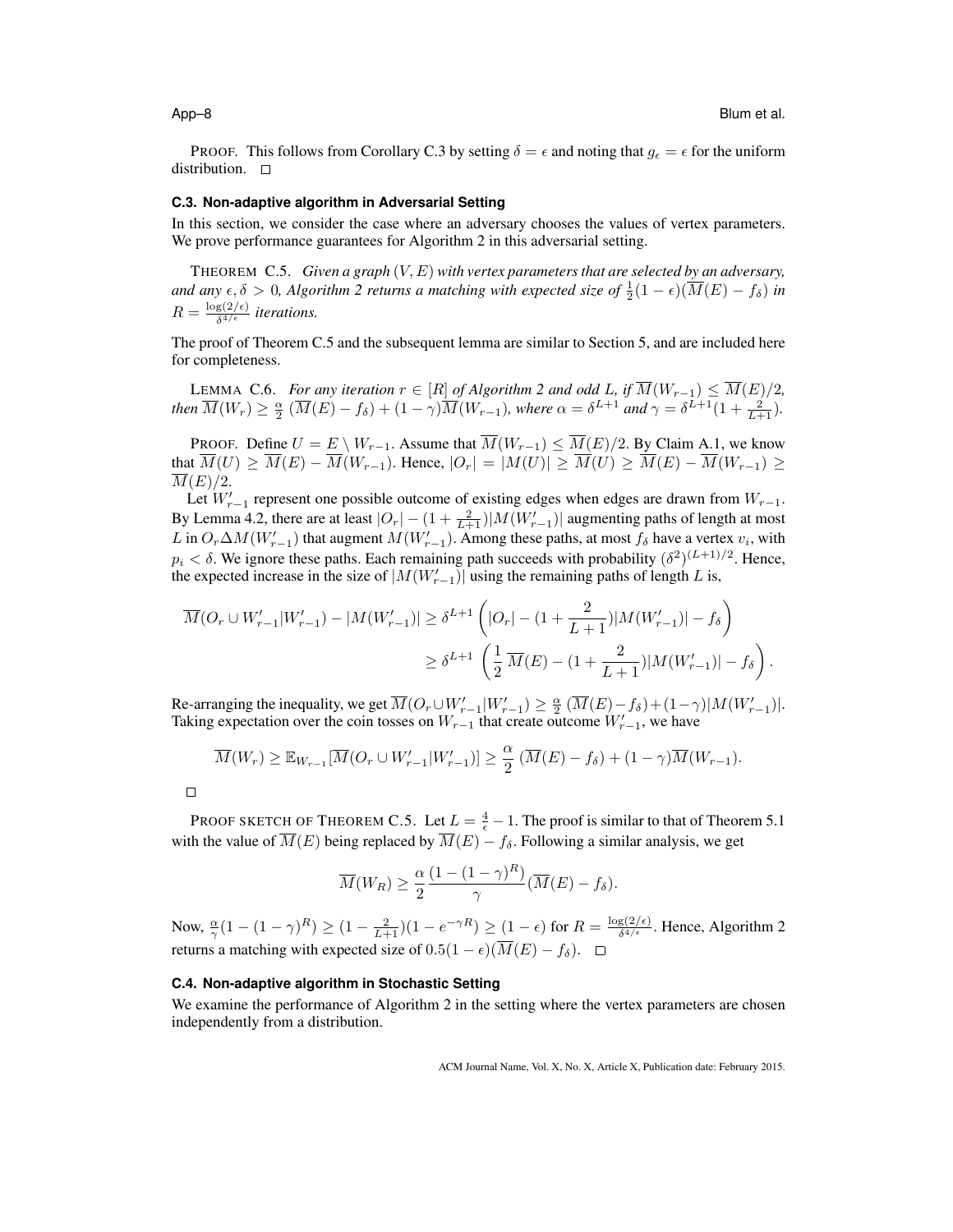COROLLARY C.7. *Given a graph* (V, E) *with vertex parameters that are selected from distri*bution D, and  $\epsilon, \delta > 0$ , Algorithm [2](#page-8-0) returns a matching with expected size of  $\frac{1}{2}(1-\epsilon)(\overline{M}(E)-ng_\delta)$ *with*  $R = \frac{\log(2/\epsilon)}{\delta^{4/\epsilon}}$  $rac{g(2/\epsilon)}{\delta^{4/\epsilon}}$  non-adaptive queries.

PROOF. The result of Theorem [C.5](#page-25-0) holds for any value of  $f_{\delta}$ . Hence, on taking expectation over the values of  $f_\delta$ , we have our result.  $\Box$ 

COROLLARY C.8. *For any*  $G = (V, E)$  *with vertex parameters that are drawn from the uniform distribution, and any*  $\epsilon > 0$ , Algorithm [2](#page-8-0) returns a matching with expected size of  $0.5(1-\epsilon)(\overline{M}(E)$  $n\epsilon$ ) *with*  $R = \frac{\log(2/\epsilon)}{\epsilon^{4/\epsilon}}$  $\frac{g(2/\epsilon)}{\epsilon^{4/\epsilon}}$  non-adaptive queries.

PROOF. This follows from Corollary [C.7](#page-25-1) by setting  $\delta = \epsilon$  and noting that  $g_{\epsilon} = \epsilon$  for the uniform distribution.  $\Box$ 

# <span id="page-26-0"></span>**D. ADDITIONAL EXPERIMENTAL RESULTS ON UNOS COMPATIBILITY GRAPHS**

In this section, we include additional experimental results on the same 169 compatibility graphs drawn from the real UNOS kidney exchange used in Section [7.](#page-12-0) These experiments mimic those of Section [7.2,](#page-13-1) only this time including in the analysis empty omniscient matchings. If an omniscient matching is empty, then our algorithm will achieve at most zero matches as well. In the body of this paper, we removed these cases from the experimental analysis because achieving zero matches (using any method) out of zero possible matches trivially achieves 100% of the omniscient matching; by not including those cases, we provided a more conservative experimental analysis. In this section, we include those cases and rerun the analysis.

Figure [6](#page-26-1) mimics Figure [3](#page-14-0) from the body of this paper. It shows results for 2-cycle matching on the UNOS compatibility graphs, without chains (left) and with chains (right), for  $R \in \{0, 1, \ldots, 5\}$  and varying levels of  $f \in \{0, 0.1, \ldots, 0.9\}$ . We witness a marked increase in the fraction of omniscient matching achieved as  $f$  gets close to 0.9; this is due to the relatively sparse UNOS graphs admitting no matchings for high failure rates.



<span id="page-26-1"></span>Fig. 6. Real UNOS match runs, restricted matching of 2-cycles only, without chains (left) and with chains (right), including zero-sized omnsicient matchings.

Figure [7](#page-27-0) shows the same experiments as Figure [6,](#page-26-1) only this time allowing both 2- and 3-cycles, without (left) and with (right) chains. It corresponds to Figure [4](#page-14-1) in the body of this paper, and exhibits similar but weaker behavior to Figure [6](#page-26-1) for high failure rates. This demonstrates the power of including 3-cycles in the matching algorithm—we see that far fewer compatibility graphs admit no matchings under this less-restrictive matching policy.